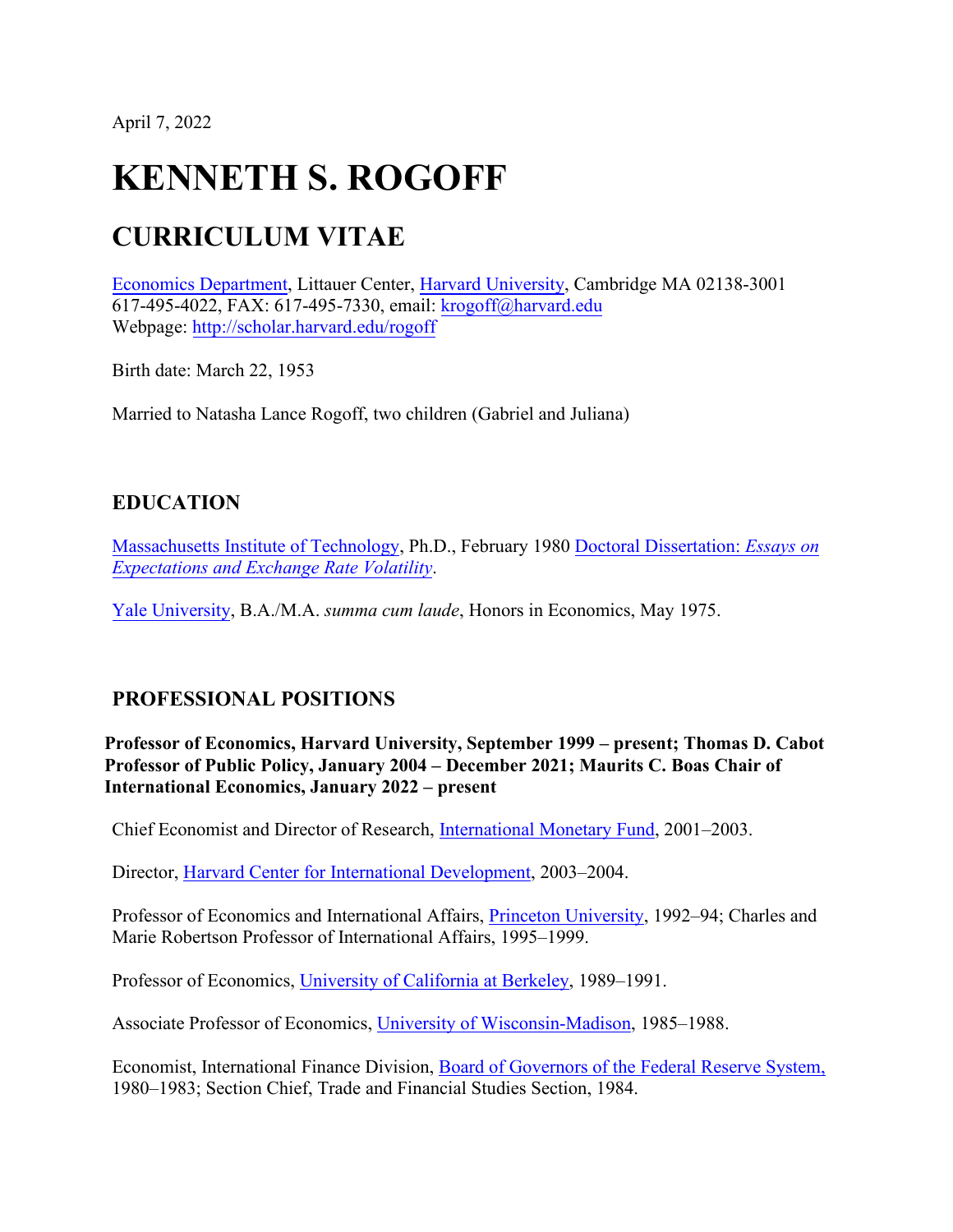Economist, Research Department, [International Monetary Fund, O](http://www.imf.org/)ct. 1982 – Sept. 1983.

## **VISITING POSITIONS**

Sanjaya Lall Visiting Professor, [Oxford University, M](https://www.economics.ox.ac.uk/)ay–June 2017

Visiting Scholar, [Brookings Institution,](http://www.brookings.edu/) July 2005–August 2006

BP-LSE Visiting Centennial Professor, [London School of Economics, 1](http://econ.lse.ac.uk/)998–99 academic year.

Morgenstern Visiting Professor of Economics, [New York University, s](http://www.econ.nyu.edu/)pring semester 1995.

Visiting Scholar, [Bank of Japan, I](http://www.boj.or.jp/en/index.htm)nstitute for Monetary and Economic Studies, summer 1991.

Visiting Scholar, Research Department, [World Bank,](http://www.worldbank.org/) summer 1989.

Visiting Scholar, [Board of Governors of the Federal Reserve System,](http://www.federalreserve.gov/) International Finance Division, 1988, 1994.

Visitor, [Institute for International Economic Studies,](http://www.iies.su.se/) University of Stockholm, May 1988.

Visiting Scholar, Research Department, [International Monetary Fund, 1](http://www.imf.org/)988, 1994.

Consultant to the **Bank of Portugal**, summer 1977.

## **FELLOWSHIPS AND AWARDS**

[Clarivate Citation Laureate, 2021](https://clarivate.com/news/clarivate-unveils-citation-laureates-2021/)

[Deutsche Bank Prize in Financial Economics,](https://www.ifk-cfs.de/dbprize/2011) 2011

[National Academy of Sciences, M](http://www.nasonline.org/site/PageServer)ember, 2010 –

[American Academy of Arts and Sciences,](http://www.amacad.org/default.aspx) Fellow, 2001 –

[Adam Smith Award,](http://nabe-web.com/publib/news/11/08/04.html) 2011

[TIAA-CREF Paul A. Samuelson Award, 2](http://www.tiaa-cref.org/public/about/press/about_us/releases/pressrelease370.html)010

[Arthur Ross Book Award,](http://www.cfr.org/about/arthur_ross.html) 2011

[Econometric Society, F](http://www.econometricsociety.org/fellows.asp)ellow, 1991–

[World Economic Forum Fellow, 2](http://www.weforum.org/)003 –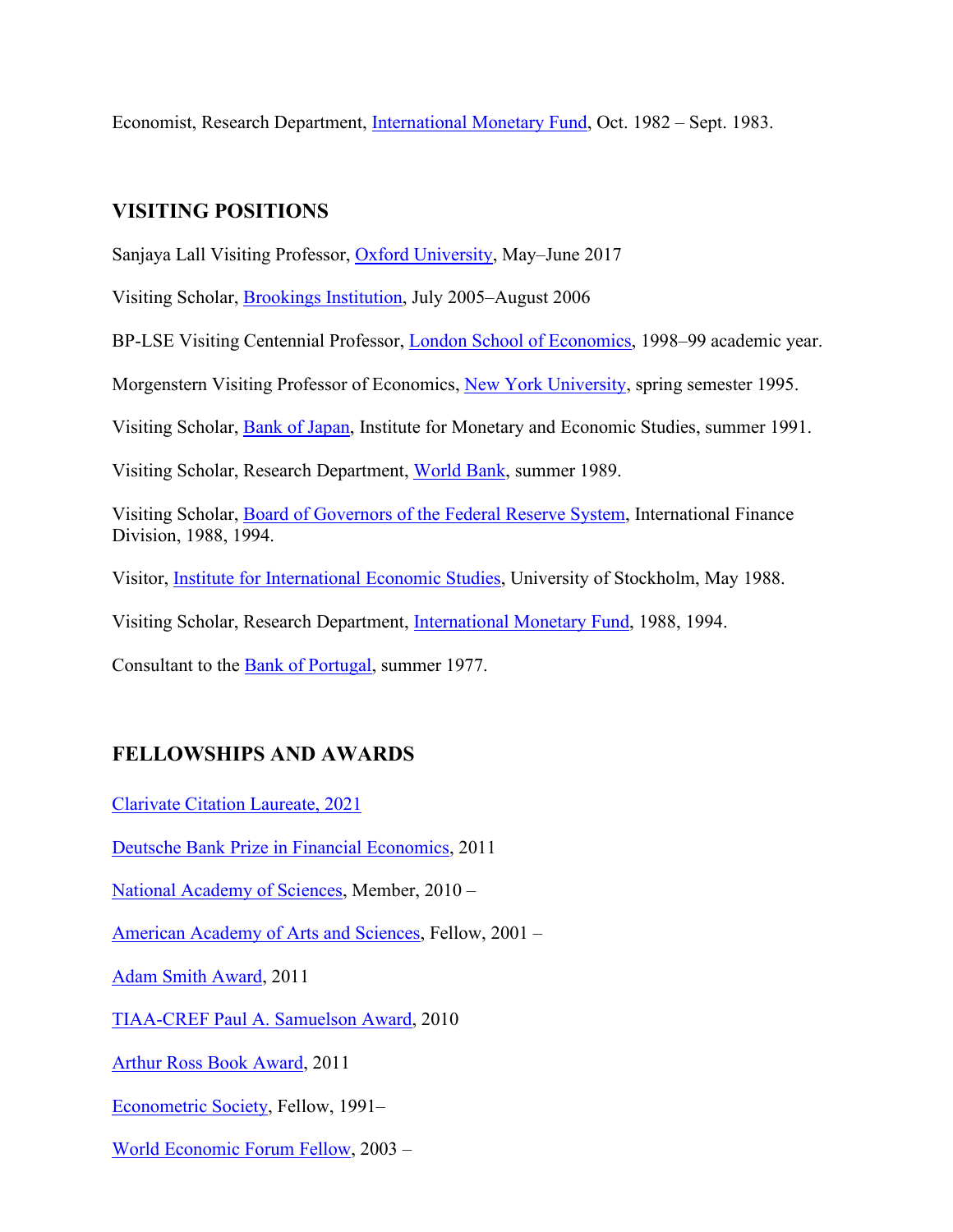[John Simon Guggenheim Fellow, 1](http://www.gf.org/)998 [German Marshall Foundation F](http://www.gmfus.org/about/index.cfm)ellow, 1991 [Hoover Institution, N](http://www.hoover.org/)ational Fellow, 1986 [Alfred P. Sloan Research Fellow, 1](http://www.sloan.org/)986 [National Science Fellowship,](http://www.nsf.gov/) MIT, 1975–78 Biographee in *[Who's Who in America](http://www.marquiswhoswho.com/)*, 1971 –

#### **OTHER PROFESSIONAL ACTIVITIES**

Vice President, American Economic Association, 2007.

Research Associate, [National Bureau of Economic Research, 1](http://www.nber.org/)985 –

Senior Fellow, [Council on Foreign Relations,](http://www.cfr.org/) 2015 –

Member, [Council on Foreign Relations, 2](http://www.cfr.org/)004 –

Member, [Group of Thirty, 2](http://www.group30.org/)008 –

Harvard University Press, Board of Syndics, 2021 –

Member, Economic Advisory Panel, [Economic Innovation Group, 2](https://eig.org/)015 –

Member, Economic Advisory Panel, [Federal Reserve Bank of New York,](http://www.ny.frb.org/) 2004 – 2016

Member, Academic Advisory Panel, [Central Bank of Sweden, 2](http://www.riksbank.com/)005 – 2011

Member, [Trilateral Commission,](http://www.trilateral.org/) 2003 – 2012

Co-editor, *[NBER Macroeconomics Annual](http://www.google.com/u/nber?q=nber%2Bmacroeconomics%2Bannual&%3Bdomains=nber.org&%3Bsitesearch=nber.org)*, 2000 – 2010

Member, International Advisory Board, [Gaidar Institute,](http://iep.ru/en) 2015 -

Member, Advisory Board, [Center for Global Development,](http://www.cgdev.org/page/advisory-group) 2015 – 2019

Member, Advisory Committee, *Peterson Institute for International Economics*, 2001 – 2009

Member, Editorial Board, *[The Journal of Government and Economics](https://www.ejge.org/)* 2019 -

Member, Advisory Board, *[Journal of Economic Perspectives](http://www.aeaweb.org/jep/)*, 2005 – 2010

Member, Program Committee, [American Economic Association Meetings,](http://www.vanderbilt.edu/AEA/) 2005.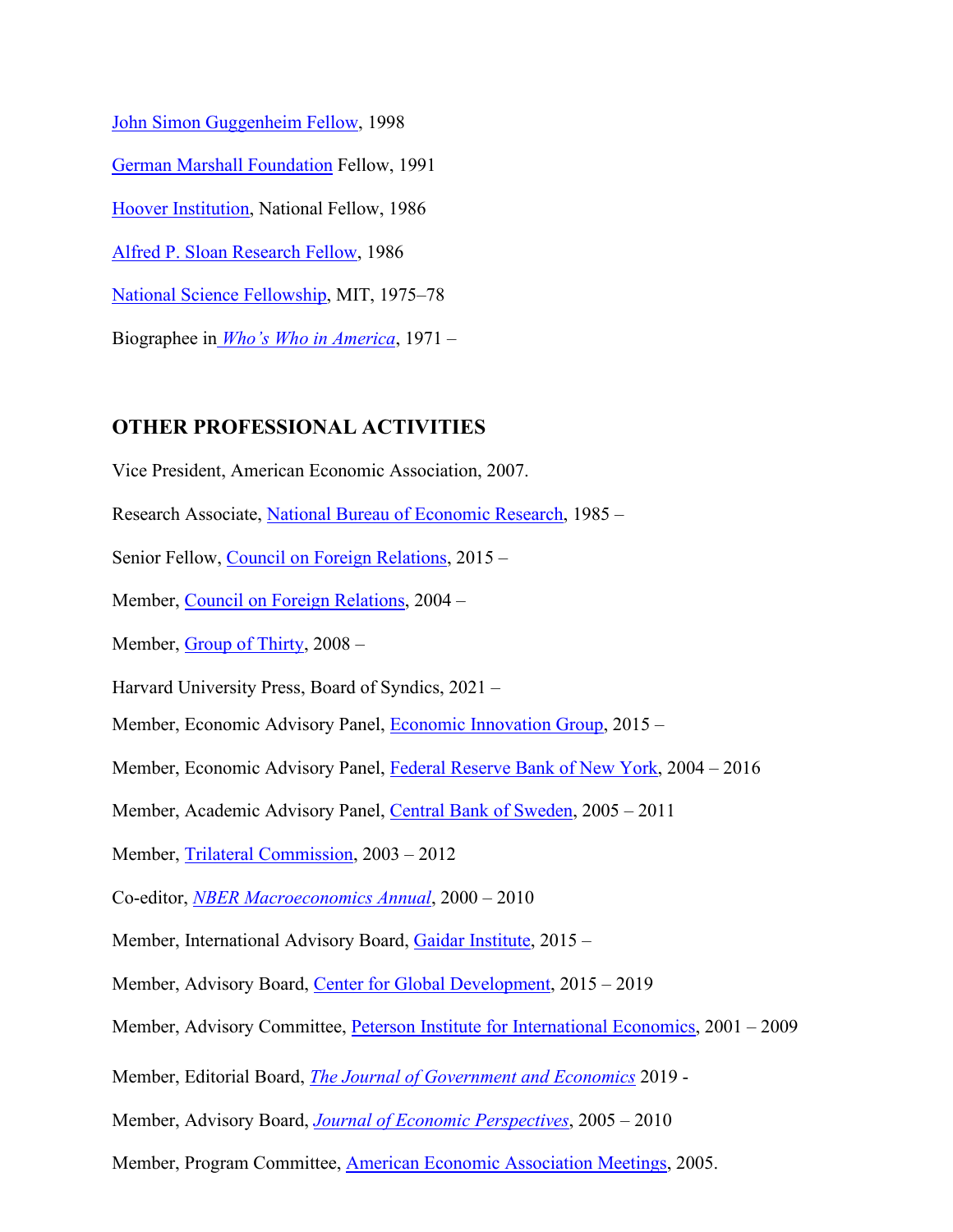Scientific Advisory Committee, Centre for [Economic Policy Research, 2](http://www.cepr.org/)000–2003.

Panel Member, *[Economic Policy](http://www.economic-policy.org/)*, 2002–2003.

Honorary Advisor to the [Bank of Japan, I](http://www.boj.or.jp/en/index.htm)nstitute for Monetary and Economic Studies, 2001.

Program Committee, [Alfred P. Sloan Re](http://www.sloan.org/)search Fellowship in Economics, 1993–1999.

Co-Organizer, International Seminar on Macroeconomics, 1994, 1998.

Associate Editor: Review of [Economics and](http://mitpress.mit.edu/content/review-economics-and-statistics) Statistics, 1993 –; [Economics Letters,](http://www.elsevier.com/wps/find/journaldescription.cws_home/505574/description#description) 1993–1996; [Journal of International Economics,](http://www.journals.elsevier.com/journal-of-international-economics/) 1995 –; [Quarterly Journal of Economics,](http://qje.oxfordjournals.org/) 1984–1995; [Journal of Economic Perspectives,](http://www.aeaweb.org/jep/) 1987–1990.

Member, Advisory Panel on Economics[, National Science Foundation, 1](http://www.nsf.gov/)988–1989.

Honorary Trustee, [Norman Foster Foundation.](http://www.normanfosterfoundation.org/about/mission/governance/) 

## **SUNDRY BIOGRAPHICAL INFORMATION**

[International Grandmaster of Chess,](http://www.fide.com/) 1978 – present (inactive). See [Bio](http://scholar.harvard.edu/rogoff/pages/biography) for further details.

## **BOOKS**

*Handbook of International Economics, vol. 6 (*Edited by Gita Gopinath, Elhanan Helpman, and Kenneth Rogoff,) Amsterdam: Elsevier*, 2022.* 

*[Handbook of International Economics,](https://global.oup.com/academic/product/sovereign-debt-9780198850823?cc=us&lang=en)* vol. 5 (Edited by Gita Gopinath, Elhanan Helpman, and Kenneth Rogoff,) Amsterdam: Elsevier, 2022.

*[Sovereign Debt: A G](http://press.princeton.edu/titles/10798.html)uide for Economists and Practitioners*[, edited by S. Ali Abbas, Al](http://press.princeton.edu/titles/11148.html)ex [Pienkowski and Kenneth Rogoff, Oxford University Press, 2019.](http://press.princeton.edu/titles/11148.html) 

*The Curse of Cash*, Princeton University Press, 2016. *The Curse of Cash: How Large-[Denomination Bills Aid Crime and Tax Evasion and Constrain](https://mitpress.mit.edu/books/progress-and-confusion) Monetary Policy*, Princeton University Press, 2017.

*Progress and Confusion: The State of Macroeconomic Policy* (Olivier J. Blanchard, Raghuram G. [Rajan, Kenneth Rogoff, and Lawrence H](http://www.sciencedirect.com/science/handbooks/15734404). Summers, editors), Cambridge, MA: MIT Press, 2016.

*Handbook of International Economics,* vol. 4 (Gita Gopinath, Elhanan Helpman, and Kenneth [Rogoff, editors\), A](http://bookstore.piie.com/book-store/6222.html)msterdam: Elsevier, 2014.

*A Decade of Debt* (with Carmen M Reinhart), Washington DC: Peterson Institute for [International Economics, September 2011.](http://press.princeton.edu/titles/8973.html) 

*[This Time Is Differ](http://www.carmenreinhart.com/this-time-is-different/)ent: Eight Centuries of Financial Folly* [\(with Carmen M. Reinhart\), Prince](http://www.carmenreinhart.com/this-time-is-different/)ton, NJ: Princeton University Press, 2009. Data and spreadsheets for all figures and tables in *This [Time Is Different.](http://scholar.harvard.edu/rogoff/publications/foundations-international-macroeconomics)*

Press, September 1996, 832 pp. *Foundations of International Macroeconomics* (with Maurice Obstfeld), Cambridge, MA: MIT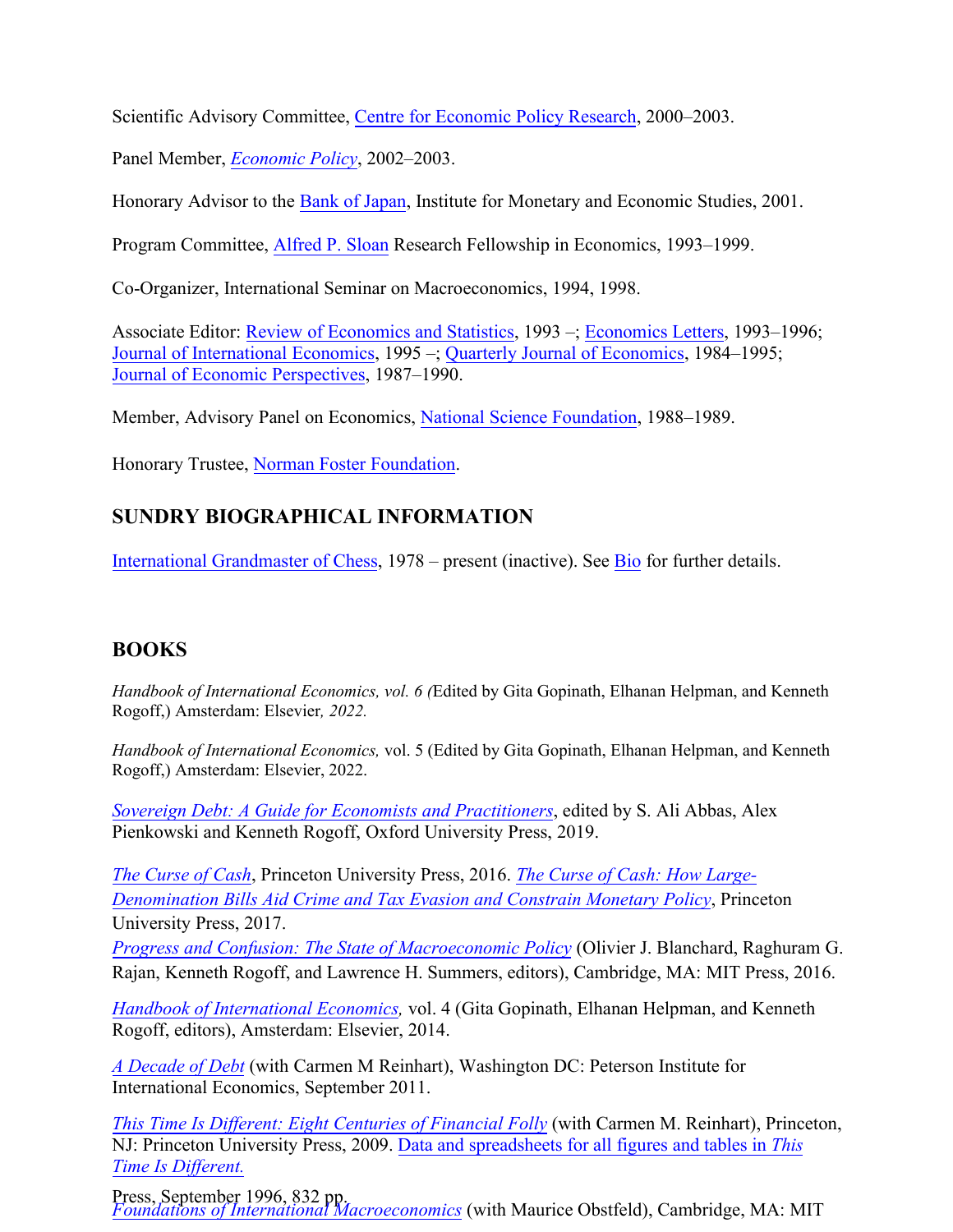*[Workbook for Foundations of International Macroeconomics](http://scholar.harvard.edu/rogoff/publications/workbook-foundations-international-macroeconomics)* (with Maurice Obstfeld and Gita Gopinath), Cambridge, MA.: MIT Press, February 1998, 129 pp.

*[Handbook of International Economics,](http://www.elsevier.com/wps/find/bookdescription.cws_home/601086/description#description)* vol. 3 (Gene Grossman and Kenneth Rogoff, editors), Amsterdam: Elsevier Science Publishers B.V., 1995.

## **PUBLICATIONS**

#### **International Debt and International Financial Institutions**

"Fiscal Sustainability in the Aftermath of the Great Pause" *Journal of Policy Modeling, 2021.*

["Discussion on Public Debt and Fiscal Policy" \(](http://link.springer.com/10.1057/s41308-020-00116-2)with Olivier Blanchard and Gita Gopinath), *IMF Economic Review*, 69(1), 258-274, 2021.

["Falling Real Interest Rates, Rising Debt: A Free Lunch?"](https://scholar.harvard.edu/rogoff/publications/falling-real-interest-rates-rising-debt-free-lunch) [Journal of Policy Modeling](https://doi.org/10.1016/j.jpolmod.2020.03.004) vol. 42(4), (July-August), 778-790. 2020.

["Debt Supercycle, Not Secular Stagnation,"](https://scholar.harvard.edu/rogoff/publications/debt-supercycle-not-secular-stagnation-0) in *Progress and Confusion: The State of Macroeconomic Policy,* edited by Olivier Blanchard, Raghuram Rajan, Kenneth Rogoff, and Lawrence H. Summers. Cambridge: MIT Press, 2016, pp. 19–28. [Version on VoxEU 2015](http://www.voxeu.org/article/debt-supercycle-not-secular-stagnation)

["Sovereign Debt and Financial Crises: Theory and Historical Evidence"](http://www.dx.doi.org/10.1111/jeea.12167) (with Sebnem Kalemli-Özcan and Carmen Reinhart), *Journal of the European Economic Association* 14(1): 1–6, February 2016.

["Dealing with Debt"](http://dx.doi.org/10.1016/j.jinteco.2014.11.001) (with Carmen Reinhart and Vincent Reinhart), *Journal of International Economics* 96(supplement 1): S43-S55, July 2015.

["This Time Is Different: A Panoramic View of Eight Centuries of Financial Crises,](http://scholar.harvard.edu/rogoff/publications/time-different-panoramic-view-eight-centuries-financial-crises)" *Annals of Economics and Finance* 15(2): 1065–1188, November 2014. [All Figures, Tables and Data](http://www.carmenreinhart.com/user_uploads/data/54_data.xls)

["Recovery from Financial Crises: Evidence from 100 Episodes,"](http://scholar.harvard.edu/rogoff/publications/recovery-financial-crises-evidence-100-episodes) American Economics Association, *Papers and Proceedings* 104(5): 50–55, 2014. [AER including data and online](http://doi.org/10.1257/aer.104.5.50) [appendix.](http://doi.org/10.1257/aer.104.5.50)

["Financial and Sovereign Debt Crises: Some Lessons Learned and Those Forgotten"](http://scholar.harvard.edu/rogoff/publications) (with Carmen M. Reinhart), in *Financial Crises: Causes, Consequences, and Policy Responses*, edited by S. Claessens, M.A. Kose, L. Laeven, and F. Valencia, Washington, DC: International Monetary Fund, February 2014, Chapter 3.

["Banking Crises: An Equal Opportunity Menace,"](http://www.sciencedirect.com.ezp-prod1.hul.harvard.edu/science/article/pii/S0378426613001362) *Journal of Banking & Finance*, 37 (2013) 4557– 4573. [All Figures, Tables, and Data.](http://www.carmenreinhart.com/user_uploads/data/55_data.xls)

"Public Debt Overhangs: Advanced-Economy Episodes since 1800" (with Carmen M. Reinhart and Vincent R. Reinhart), *Journal of Economic Perspectives*, Vol. 26, No. 3, Summer 2012, 69- 86. An earlier version was published as "Debt Overhangs: Past and Present," NBER [Working](http://www.nber.org/papers/w18015) [Paper No. 18015,](http://www.nber.org/papers/w18015) April 2012. Online [Appendix](https://www.aeaweb.org/jep/app/2603_reinhart_rogoff_app.pdf) and [Data.](https://www.aeaweb.org/jep/app/2603_Reinhart_Rogoff_data_9_11.zip)

["Causes of Financial Crises Past and Present: The Role of the This-Time-Is-Different Syndrome"](http://www.amazon.com/Occupy-Handbook-Janet-Byrne/dp/0316220213)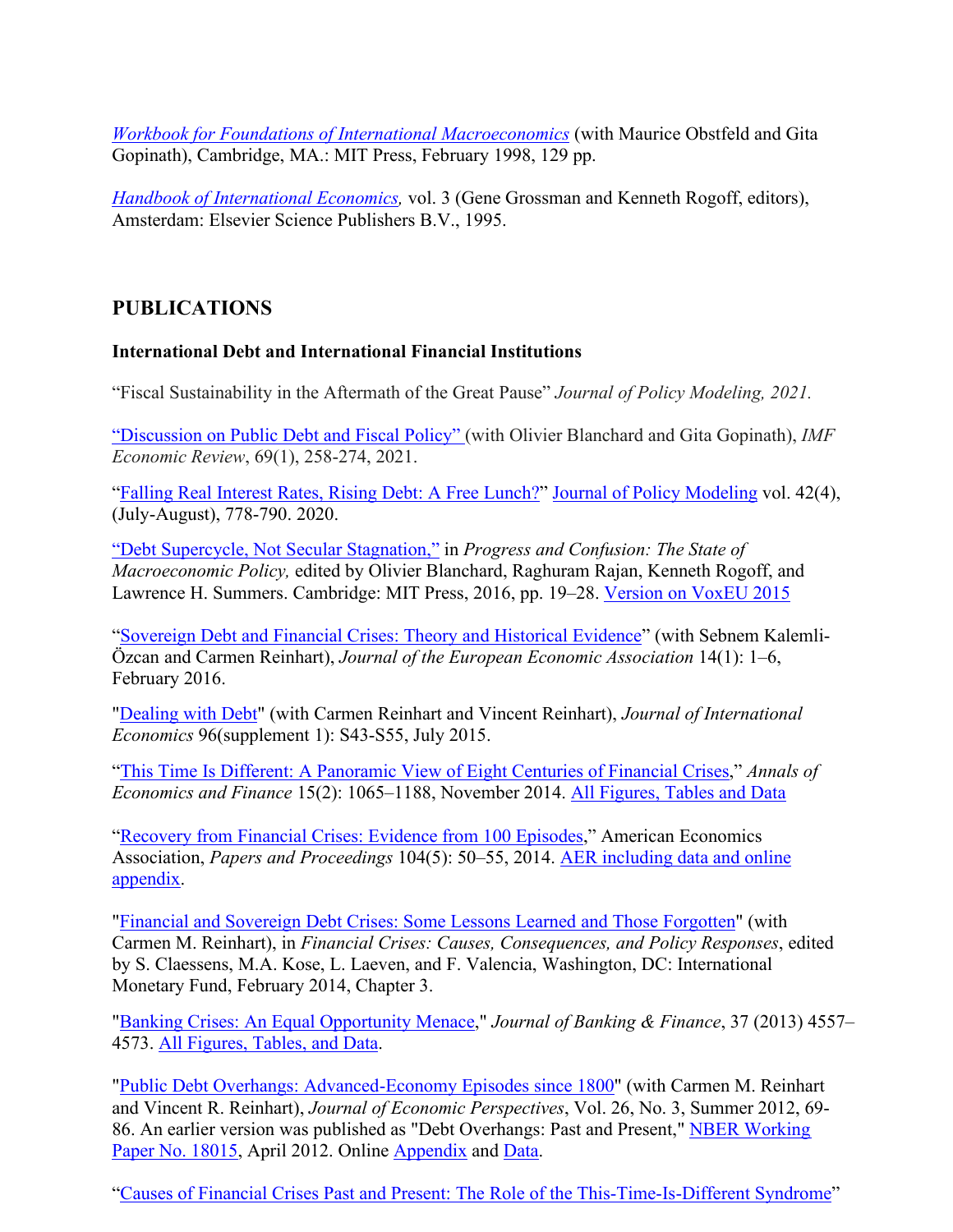(with Carmen M. Reinhart), in Janet Byrne (editor), *The Occupy Handbook*, New York: Little Brown and Co., 2012.

"On Graduation from Default, Inflation and Banking Crises: Elusive or Illusion?" (with Rong Qian and Carmen M. Reinhart), in Daron Acemoglu and Michael Woodford (eds), *[2010 NBER](http://www.nber.org/books/acem10-1) [Macroeconomics Annual](http://www.nber.org/books/acem10-1)*. Chicago: University of Chicago Press, 2011. An earlier version appeared as [NBER Working Paper No. 16168,](http://papers.nber.org/papers/W16168) July 2010.

["From Financial Crash to Debt Crisis"](http://scholar.harvard.edu/files/rogoff/files/from_financial_crash.pdf) (with Carmen M. Reinhart), *American Economic Review* 101 (August 2011) 1676-1706*.* Also available as [NBER working paper 15795,](http://www.nber.org/papers/w15795) March 2010[.](http://www.carmenreinhart.com/user_uploads/data/223_data.xls) [Data.](http://www.carmenreinhart.com/user_uploads/data/223_data.xls)

["The Forgotten History of Domestic Debt"](http://scholar.harvard.edu/files/rogoff/files/forgotten_history_of_domestic_debt.pdf) (with Carmen M. Reinhart), *[Economic Journal](http://onlinelibrary.wiley.com.ezp-prod1.hul.harvard.edu/doi/10.1111/j.1468-0297.2011.02426.x/pdf)* Vol. 121, Issue 552 (May 2011): 319–350, **lead article**. Also available as [NBER working paper](http://www.nber.org/papers/w13946) [13946,](http://www.nber.org/papers/w13946) April 2008. [All Figures, Tables and Data](http://www.carmenreinhart.com/user_uploads/data/53_data.xls)

"Debt and Growth Revisited," VoxEU, August 11, 2010.

["Growth in a Time of Debt"](http://scholar.harvard.edu/files/rogoff/files/growth_in_time_debt_aer.pdf) (with Carmen M. Reinhart), *[American Economic Review](http://pubs.aeaweb.org.ezp-prod1.hul.harvard.edu/doi/pdfplus/10.1257/aer.100.2.573)* 100 (2), May 2010, 573–578. Also available as [NBER working paper 15639,](http://www.nber.org/papers/w15639) January 2010.

["The Aftermath of Financial Crises"](http://scholar.harvard.edu/files/rogoff/files/aftermath.pdf) (with Carmen M. Reinhart), *American Economic Review* 99 (May 2009) 466–472. Also available as [NBER Working Paper No. 14656,](http://papers.nber.org/papers/W14656) January 2009. [All](http://www.carmenreinhart.com/user_uploads/data/51_data.xls) [Figures and Data](http://www.carmenreinhart.com/user_uploads/data/51_data.xls)

["Is the 2007 US Sub-Prime Financial Crisis So Different?"](http://scholar.harvard.edu/files/rogoff/files/is_the_us_subprime_crisis_so_different.pdf) (with Carmen Reinhart), *American Economics Review* 98 (May 2008) pp 339–344. Also appeared as [NBER Working Paper #13761,](http://www.nber.org/papers/w13761) January 2008. All Figures and Data

"Fiscal Conservatism, Exchange Rate Flexibility, and the Next Generation of Debt Crises," *[Cato](http://www.cato.org/sites/cato.org/files/serials/files/cato-journal/2005/1/cj25n1-5.pdf) [Journal](http://www.cato.org/sites/cato.org/files/serials/files/cato-journal/2005/1/cj25n1-5.pdf)*, vol 25 (Winter 2005), 33–39.

["Grants versus Loans for Development Banks"](http://scholar.harvard.edu/files/rogoff/files/aer2005.pdf) (with Jeremy Bulow), *American Economic Review* 95(2), May 2005, 393–97.

" [Serial Default And The "Paradox" Of Rich To Poor Capital Flows,](http://scholar.harvard.edu/files/rogoff/files/51_aer2004.pdf)" (with CarmenM. Reinhart), *American Economic Review* 94(2), May 2004, 52–58. An earlier version was published as [NBER Working Paper #10296,](http://www.nber.org/papers/w10296) February 2004.

["Debt Intolerance"](http://scholar.harvard.edu/files/rogoff/files/51_bpea2003.pdf) (with Carmen M. Reinhart and Miguel A. Savastano), in William Brainard and George Perry (eds.), *Brookings Papers on Economic Activity* 1: 2003, 1–74. An earlier version appeared as [NBER Working Paper 9908, A](http://papers.nber.org/papers/W9908)ugust 2003.

["Bankruptcy Procedures for Sovereigns: A History of Ideas, 1976–2001,"](http://www.imf.org/external/pubs/ft/staffp/2002/03/rogoff.htm) (with Jeromin Zettelmeyer), International Monetary Fund Staff Papers 49, September 2002, 471–507.

["Institutions for Reducing Global Financial Instability,"](http://scholar.harvard.edu/files/rogoff/files/51_jep99.pdf) *Journal of Economic Perspectives* 13, Fall 1999, 21–42. Also [NBER Working paper 7265,](http://papers.nber.org/papers/W7265) July 1999.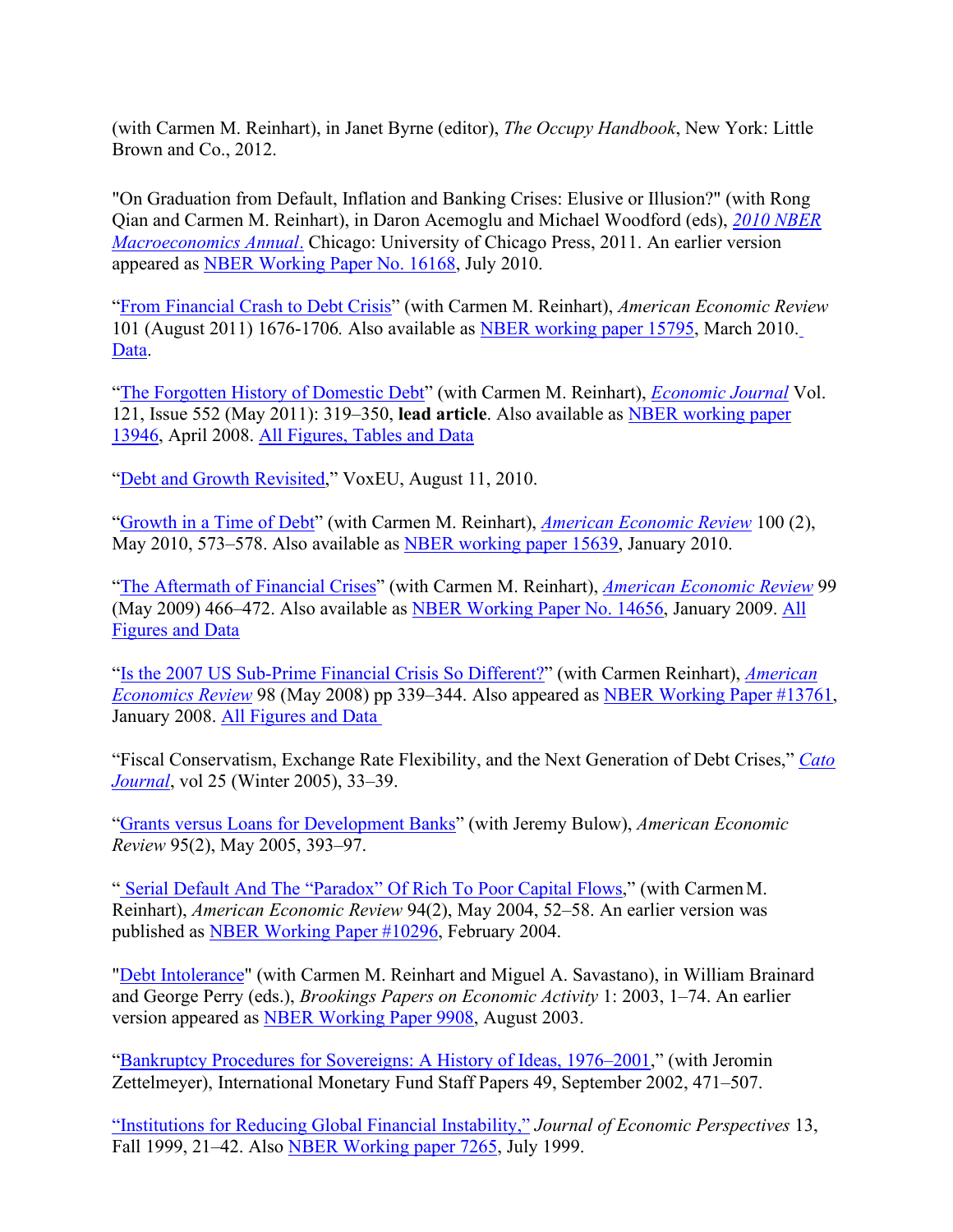["Official Creditor Seniority and Burden Sharing in the Former Soviet Bloc,"](http://scholar.harvard.edu/files/rogoff/files/51_bpea92.pdf) (by Jeremy Bulow, Kenneth Rogoff and Afonso Bevilaqua, *Brookings Papers on Macroeconomic Activity* 1: 1992, 195–222.

"Dealing with Developing Country Debt in the 1990s," *The World Economy* 15, July 1992, 475– 86.

["Sovereign Debt Repurchases: No Cure for Overhang" \(](http://scholar.harvard.edu/files/rogoff/files/51_qje91.pdf)with Jeremy Bulow), *Quarterly Journal of Economics* 106, November 1991, 1219–35.

["North-South Lending and Endogenous Domestic Capital Market Inefficiencies,"](http://scholar.harvard.edu/files/rogoff/files/jme1990.pdf) (with Mark Gertler), *Journal of Monetary Economics* 26, October 1990, 245–266.

["Bargaining and International Policy Cooperation,"](http://scholar.harvard.edu/files/rogoff/files/aer90may.pdf) *American Economic Review* 80, May 1990, 139–142.

["Cleaning Up Third-World Debt Without Getting Taken To the Cleaners,"](http://scholar.harvard.edu/files/rogoff/files/51_jep90.pdf) (with Jeremy Bulow), *Journal of Economic Perspectives* 4 (Winter 1990), 31–42.

"Introduction" to Symposium on [New Institutions for Developing-Country Debt,](http://scholar.harvard.edu/files/rogoff/files/51_jep90b.pdf) *Journal of Economic Perspectives* 4 (Winter 1990), 3–6.

["Sovereign Debt: Is to Forgive to Forget?"](http://scholar.harvard.edu/files/rogoff/files/51_aer1989.pdf) (with Jeremy Bulow), *American Economic Review* 79 (March 1989), 43–50.

["A Constant Recontracting Model of Sovereign Debt" \(](http://scholar.harvard.edu/files/rogoff/files/51_jpe89.pdf)with Jeremy Bulow), *The Journal of Political Economy* 97 (February 1989), 155–178.

["The Buyback Boondoggle" \(](http://scholar.harvard.edu/files/rogoff/files/51_bpea88.pdf)with Jeremy Bulow), *Brookings Papers on Economic Activity*: no. 2, 1988, 675–698.

["Multilateral Negotiations for Rescheduling Developing Country Debt: A Bargaining-Theoretic](http://scholar.harvard.edu/files/rogoff/files/51_imf1988.pdf) [Framework"](http://scholar.harvard.edu/files/rogoff/files/51_imf1988.pdf) (with Jeremy Bulow), *International Monetary Fund Staff Papers* 35 (December 1988), 644–657. **Reprinted** in Jacob A. Frenkel, Michael P. Dooley and Peter Wickham (eds.), *Analytical Issues in Debt* (International Monetary Fund, Washington, D.C., 1989).

#### **New Open Economy Macroeconomics**

["Risk and Exchange Rates,"](http://scholar.harvard.edu/files/rogoff/files/risk_and_exchange_rates.pdf) (with Maurice Obstfeld), in Elhanan Helpman and Effraim Sadka (eds.), *Contemporary Economic Policy: Essays in Honor of Assaf Razin*. Cambridge: Cambridge University Press 2002. Also, [NBER Working Paper 6694.](http://www.nber.org/papers/W6694)

["New Directions for Stochastic Open Economy Models,"](http://scholar.harvard.edu/files/rogoff/files/51_jie2000.pdf) (with Maurice Obstfeld), *Journal of International Economics* 50, Feb. 2000, 117–53.

["Exchange Rate Dynamics Redux,](http://scholar.harvard.edu/files/rogoff/files/51_jpe95.pdf)" (with Maurice Obstfeld), *Journal of Political Economy* 103, June 1995, 624–60.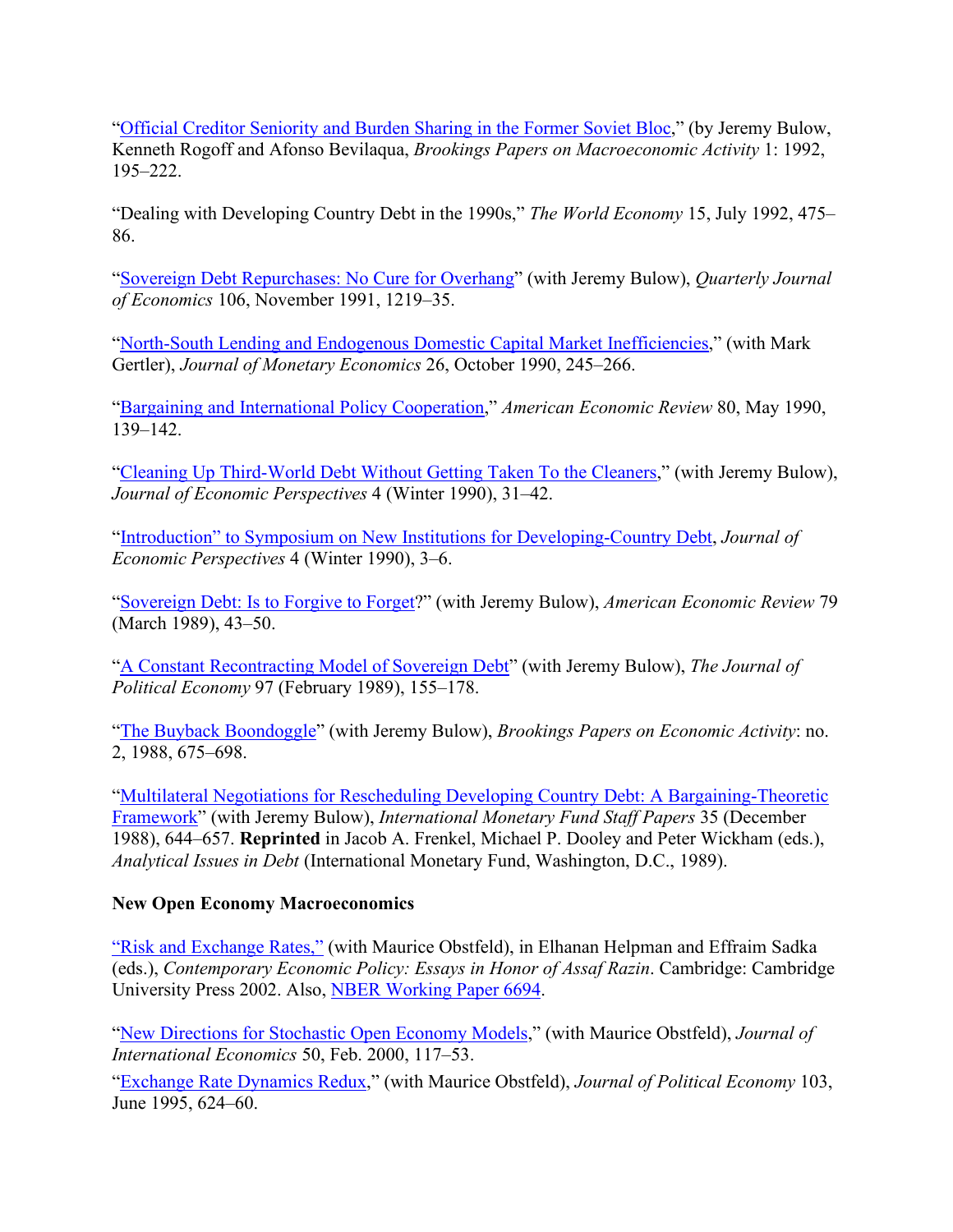#### **Empirical Exchange Rate Issues**

"Rethinking Exchange Rates Regimes" (with Ethan Ilzetski and Carmen Reinhart). Gita Gopinath,Elhanan Helpman and Kenneth Rogoff (eds.), *Handbook of International Economics Vo. 5*, Elsevier: North Holland. Forthcoming.

["Will The Secular Decline In Exchange "Rate And Inflation Volatility Survive Covid-19?"](https://scholar.harvard.edu/rogoff/publications/will-secular-decline-exchange-rate-and-inflation-volatility-survive-covid-19) with Ethan Ilzetski and Carmen Reinhart. Janice Eberly and James Stock (eds.), *Brookings Papers on Economic Activity*, Fall 2020. (Earlier version published as [NBER Working Paper 28108,](https://www.nber.org/papers/w28108) November 2020)

" [Why is the Euro Punching Below its Weight?"](https://academic.oup.com/economicpolicy/advance-article/doi/10.1093/epolic/eiaa018/5879282) with Ethan Ilzetski, and Carmen Reinhart, "*Journal of Economic Policy*, July 2020. (Earlier version published as [NBER Working Paper](https://www.nber.org/papers/w26760) [26760\)](https://www.nber.org/papers/w26760)

["Exchange Arrangements Entering the 21st Century: Which Anchor Will Hold?.](https://scholar.harvard.edu/rogoff/publications/exchange-rate-arrangement-21st-century-which-anchor-currency-will-hold) (with Ethan Ilzetzki, and Carmen M. Reinhart), *Quarterly Journal of Economics*, May 2019, Vol. 134, No. 2: 599-646.

Rogoff, Kenneth, Kenneth Froot, and Michael Kim. 2019. ["The Law of One Price Over 700](https://scholar.harvard.edu/rogoff/publications/law-one-price-over-700-years) [Years.](https://scholar.harvard.edu/rogoff/publications/law-one-price-over-700-years)" Annals of Economics and Finance 20 (1): 1-35. [AEF](http://aeconf.com/Articles/May2019/aef200101.pdf) [Data appendix,](http://scholar.harvard.edu/files/rogoff/files/lopappen.pdf) July 2001. [Data in](http://scholar.harvard.edu/files/rogoff/files/lop_data.zip) [zipped Excel file.](http://scholar.harvard.edu/files/rogoff/files/lop_data.zip)

["Can Oil Prices Forecast Exchange Rates? An Empirical Analysis of the Relationship Between](http://scholar.harvard.edu/rogoff/publications/can-Oil-Prices-Forecast-Exchange-Rates) [Commodity Prices and Exchange Rates,"](http://scholar.harvard.edu/rogoff/publications/can-Oil-Prices-Forecast-Exchange-Rates) *Journal of International Money and Finance* 54,June 2015), 116–141.

["Can Exchange Rates Forecast Commodity Prices?"](http://scholar.harvard.edu/files/rogoff/files/can_exchange_rates_forecast_commodity_prices.pdf) (with [Yu-Chin Chen a](http://www.mitpressjournals.org/action/doSearch?action=runSearch&%3Btype=advanced&%3Bresult=true&%3BprevSearch=%2Bauthorsfield%3A(Chen%2C%20Yu-Chin))nd Barbara Rossi), *[Quarterly Journal of Economics](http://www.mitpressjournals.org.ezp-prod1.hul.harvard.edu/doi/pdf/10.1162/qjec.2010.125.3.1145)*, August 2010, Vol. 125, No. 3: 1145–1194. [Data and Programs.](http://faculty.washington.edu/yuchin/Papers/CRR2014.zip)

"['Exchange Rate Models Are Not as Bad as You Think': A comment,](http://scholar.harvard.edu/files/rogoff/files/comment_on_exchange_rate_models.pdf)" in Daron Acemoglu, Kenneth Rogoff, and Michael Woodford (eds.), *[NBER Macroeconomics Annual 2007](http://papers.nber.org/books/acem07-1)*, Cambridge, MA: MIT Press for the National Bureau of Economic Research, 2008.

["Exchange Rate Regime Durability and Performance in Developing versus Advanced](http://scholar.harvard.edu/files/rogoff/files/51_jme2005.pdf) [Economies"](http://scholar.harvard.edu/files/rogoff/files/51_jme2005.pdf) (with Aasim Husain and Ashoka Mody), *[Journal of Monetary Economics](http://www.sciencedirect.com/science/article/pii/S0304393204001278)* 52 (January 2005), 35–64. (An earlier version appeared as [NBER Working paper 10673, A](http://www.nber.org/papers/w10673)ugust 2004).

[The Modern History of Exchange Rate Arrangements: A Reinterpretation,](http://scholar.harvard.edu/files/rogoff/files/51_qje2004.pdf) (with Carmen M. Reinhart) *Quarterly Journal of Economics* 119(1):1–48, February 2004. An earlier version appeared as [NBER Working Paper 8963](http://papers.nber.org/papers/W8963) (June 2002).

[Evolution and Performance of Exchange Rates Regimes,](http://scholar.harvard.edu/files/rogoff/files/51_imf_op229.pdf) (with Aasim M. Husain, Ashoka Mody, Robin J. Brooks, and Nienke Oomes), International Monetary Fund Occasional Paper 229, 2004. Earlier version [IMF Working Paper WP03/243,](http://www.imf.org/external/pubs/ft/wp/2003/wp03243.pdf) December 2003.

["Commodity Currencies"](http://scholar.harvard.edu/files/rogoff/files/51_jie2003.pdf) (with Yu-chin Chen), *[Journal of International Economics](http://www.sciencedirect.com.ezp-prod1.hul.harvard.edu/science/article/pii/S0022199602000727)* 60 (May 2003), 133–160.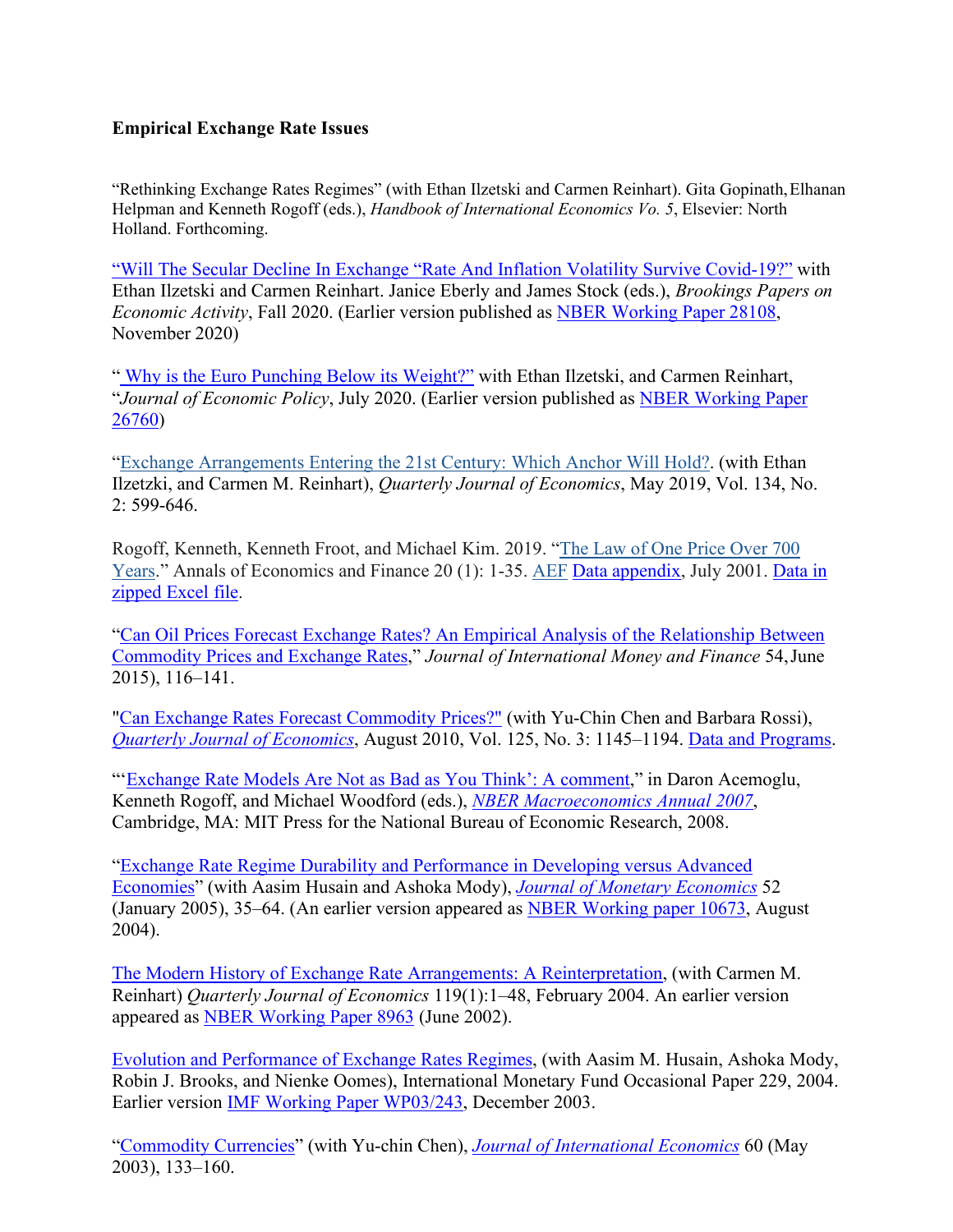"The Failure of Empirical Exchange Rate Models: No Longer New but Still True," [Economic](http://www.economic-policy.org/pdfs/responses/kenneth-rogoff.pdf) [Policy Web Essay,](http://www.economic-policy.org/pdfs/responses/kenneth-rogoff.pdf) October 2001, Issue 1, volume 1.

["Monetary Models of Dollar/Yen/Euro Nominal Exchange Rates: Dead or UnDead?"](http://scholar.harvard.edu/files/rogoff/files/monetary_modelsof_dollar_yen_euro.pdf) *Economic Journal* 109, November 1999, F655-F659.

["Perspectives on Exchange Rate Volatility,"](http://scholar.harvard.edu/files/rogoff/files/51_exchange.pdf) in *International Capital Flows*, edited by Martin Feldstein (Chicago: University of Chicago Press and the NBER, 1999), 441-53.

["The Risks of Unilateral Exchange Rate Pegs,"](http://scholar.harvard.edu/files/rogoff/files/bokpaper.pdf) in *The Implications of Globalization of World Financial Markets*, Alan Meltzer (ed.) (Seoul: The Bank of Korea, 1998), 153-170. ["The Purchasing Power Parity Puzzle,](http://scholar.harvard.edu/files/rogoff/files/51_jel1996.pdf)" *Journal of Economic Literature* 34, June 1996, 647-6

["The Mirage of Fixed Exchange Rates,"](http://scholar.harvard.edu/files/rogoff/files/51_jep1995.pdf) (with Maurice Obstfeld), *Journal of Economic Perspectives* 9, Fall 1995, 73-96.

"Perspectives on PPP and Long-Run Real Exchange Rates," (with Ken Froot), in *Handbook of International Economics vol.* 3, Gene Grossman and Kenneth Rogoff (eds.), (Amsterdam: Elsevier Science Publishers B.V., 1995): 1647-88. [NBER Working Paper 4952.](http://www.nber.org/papers/W4952)

"Traded Goods Consumption Smoothing and the Random Walk Behavior of the Real Exchange Rate," Bank of Japan *Monetary and Economic Studies* 10, November 1992, 1-29. [NBER](http://www.nber.org/papers/W4119) [Working Paper 4119.](http://www.nber.org/papers/W4119)

"Was It Real? The Exchange Rate-Interest Differential Relation Over the Modern Floating Rate Period" (with Richard Meese), [Journal of Finance](http://www.jstor.org/stable/2328144) 43 (September 1988), 933-948.

["On the Effects of Sterilized Intervention: An Analysis of Weekly Data,"](http://scholar.harvard.edu/files/rogoff/files/51_jme1984.pdf) *Journal of Monetary Economics* 14, (September 1984), 133-150.

["Empirical Exchange Rate Models of the Seventies: Do They Fit Out of Sample?"](http://scholar.harvard.edu/files/rogoff/files/51_jie1983.pdf) (with Richard Meese), Journal of International Economics 14 (February 1983), 3-24. (See also ["The Failure of](http://scholar.harvard.edu/files/rogoff/files/51_web2001.pdf) [Empirical Exchange Rate Models: No Longer New, But Still True,](http://scholar.harvard.edu/files/rogoff/files/51_web2001.pdf)" Economic Policy Web Essay, September 2001.)

["The Out-of-Sample Failure of Empirical Exchange Rate Models: Sampling Error or](http://scholar.harvard.edu/files/rogoff/files/the_out_of_sample_failure.pdf) [Misspecification?"](http://scholar.harvard.edu/files/rogoff/files/the_out_of_sample_failure.pdf) (with Richard Meese), in Jacob Frenkel (ed.), *Exchange Rates and International Macroeconomics* (NBER and University of Chicago Press, 1983), 67-105.

#### **International Monetary Policy Cooperation**

"U.S. Imbalances and the Euro's Outlook" *[Cato Journal,](http://www.cato.org/pubs/journal/cj24n1-2/cj24n1-2-5.pdf)* vol 24, Nos. 1-2 (Spring/Summer 2004) 41-43*.*

"The Euro at Five: Short-run Pain, Long-run Gain?" *[Journal of Policy Modeling](http://www.sciencedirect.com.ezp-prod1.hul.harvard.edu/science/article/pii/S0161893805000438)* 27(4), June 2005, 441-443.

["Why Not a Global Currency,"](http://scholar.harvard.edu/files/rogoff/files/why_not_a_global_currency.pdf) *American Economic Review* 91, May 2001, 243-47.

["Global Implications of Self-Oriented National Monetary Rules,](http://scholar.harvard.edu/files/rogoff/files/51_qje2002.pdf)" (with Maurice Obstfeld),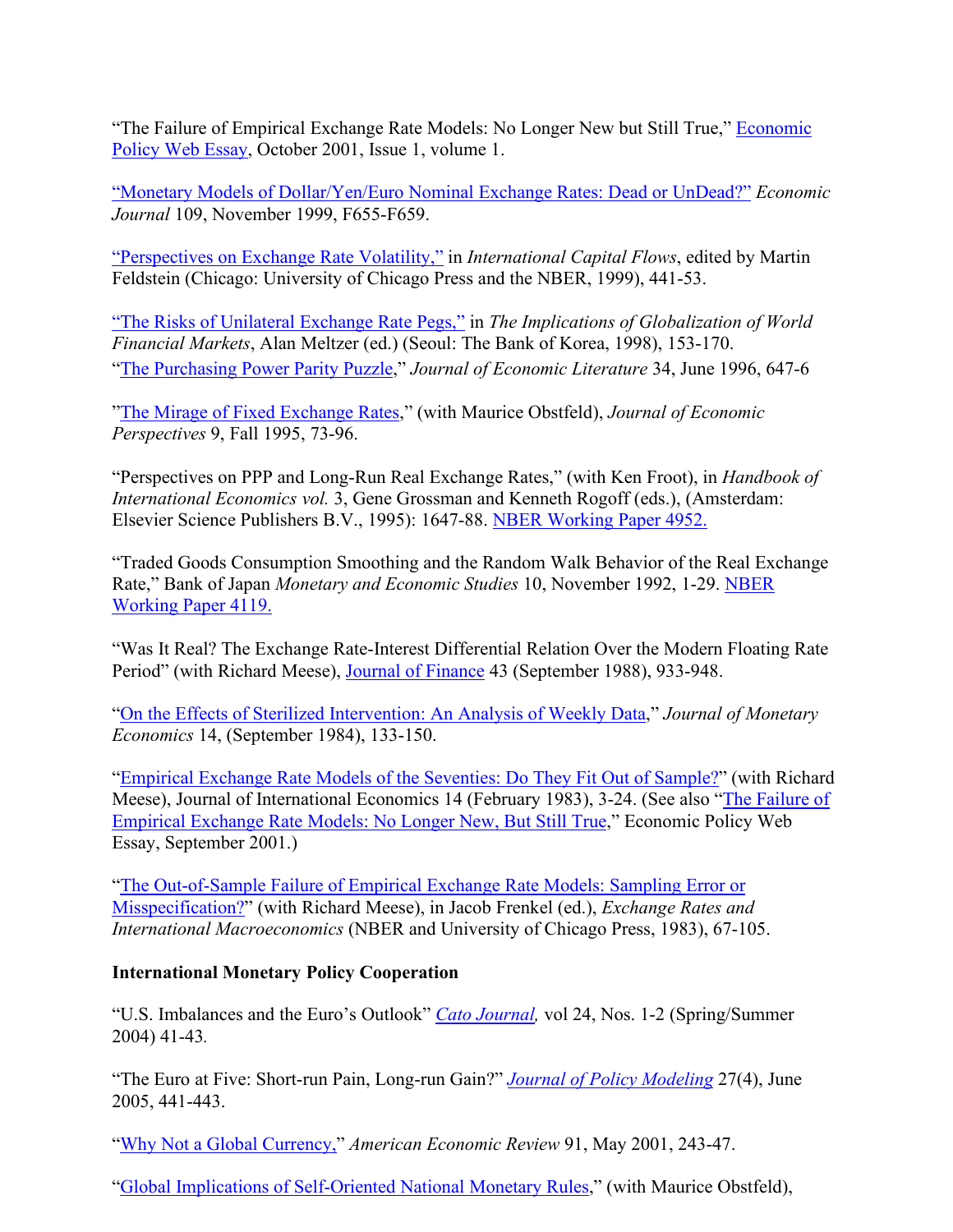*Quarterly Journal of Economics* 117, May 2002, 503-36. An earlier version of this paper circulated as "Do We Really Need a New International Monetary Compact?" [National Bureau of](http://papers.nber.org/papers/W7864) [Economic Research Working Paper 7864,](http://papers.nber.org/papers/W7864) August 2000.

"Achieving Exchange Rate Stability in a Tri-Polar World: A Target Zone System with a Rotating Anchor," in Kumiharu Shigehara (ed.) *Price Stabilization in the 1990s*, (London: McMillan Press, 1993).

["The EMS, the EMU, and the Transition to a Common Currency"](http://scholar.harvard.edu/files/rogoff/files/51_nber1991.pdf) (with Ken Froot), *NBER Macroeconomics Annual* 6, 1991, 269-317.

["Can Exchange Rate Predictability be Achieved Without Monetary Convergence? --](http://scholar.harvard.edu/files/rogoff/files/eer1985.pdf) Evidence [from the EMS,"](http://scholar.harvard.edu/files/rogoff/files/eer1985.pdf) *European Economic Review* 28 (June-July 1985), 93-115.

["Can International Monetary Cooperation be Counterproductive?](http://scholar.harvard.edu/files/rogoff/files/51_jie1985.pdf)" *Journal of International Economics* 18 (May 1985), 199-217.

#### **Current Account**

"Capital Controls: Myth and Reality—A Portfolio Balance Approach" (with Nicolas E. Magud and Carmen M. Reinhart) Annals of Economics and Finance 19 (1), 2019: 1-47.

"Japan's Exorbitant Privilege" (with Takeshi Tashiro), *[Journal of The Japanese and](http://doi.org/10.1016/j.jjie.2014.11.003) [International Economies](http://doi.org/10.1016/j.jjie.2014.11.003)* 35 (March, 2015), 43-61. [Data 2014.](http://scholar.harvard.edu/files/rogoff/files/privilege_paper_dataset_nov_15_2014.xlsx) [Updated data 2015.](http://scholar.harvard.edu/files/rogoff/files/update_privilege_paper_dataset_may_2015_tables_1_3.xlsx)

"Global Imbalances and the Financial Crisis: Products of Common Causes" (with Maurice Obstfeld), in *[Asia and the Global Financial Crisis](http://www.frbsf.org/economic-research/events/2009/october/asia-global-financial-crisis/)*. Asia Economic Policy Conference, Federal Reserve Bank of San Francisco, Santa Barbara, CA, October 18-20, 2009.

"Global Imbalances and Exchange Rate Adjustment," *Journal of Policy Modeling* 28, (2006): 695-699.

["The Unsustainable US Current Account Position Revisited"](http://scholar.harvard.edu/files/rogoff/files/unsustainable_nov_2005.pdf) (with Maurice Obstfeld), in Richard Clarida (ed.), *G7 Current Account Imbalances: Sustainability and Adjustment*, University of Chicago Press, 2007. [National Bureau of Economic Research Working Paper](http://papers.nber.org/papers/W10869) [10869,](http://papers.nber.org/papers/W10869) November 2004.

["Global Current Account Imbalances and Exchange Rate Adjustments,"](http://scholar.harvard.edu/files/rogoff/files/bpea2005.pdf) in William Brainard and George Perry (eds.), *Brookings Papers on Economic Activity* 1:67-146, 2005. [Appendix B](http://scholar.harvard.edu/files/rogoff/files/bpea2005_appendixb.pdf) to the *Brookings Papers on Economic Activity* version.

["Perspectives on OECD Capital Market Integration: Implications for U.S. Current Account](http://www.kc.frb.org/PUBLICAT/SYMPOS/2000/S00rogo.pdf) [Adjustment,](http://www.kc.frb.org/PUBLICAT/SYMPOS/2000/S00rogo.pdf)" (with Maurice Obstfeld), in Federal Reserve Bank of Kansas City *Global Economic Integration: Opportunities and Challenges*, March 2001, pp. 169-208. (Paper presented at a [symposium](http://www.kansascityfed.org/publications/research/escp/escp-2000.cfm) sponsored by the Federal Reserve Bank of Kansas City, at Jackson Hole, Wyoming, August 24-26, 2000.)

["Global versus Country-Specific Productivity Shocks and the Current Account,](http://scholar.harvard.edu/files/rogoff/files/51_jme1995.pdf)" (with Reuven Glick), *Journal of Monetary Economics* 35, February 1995, 159-92.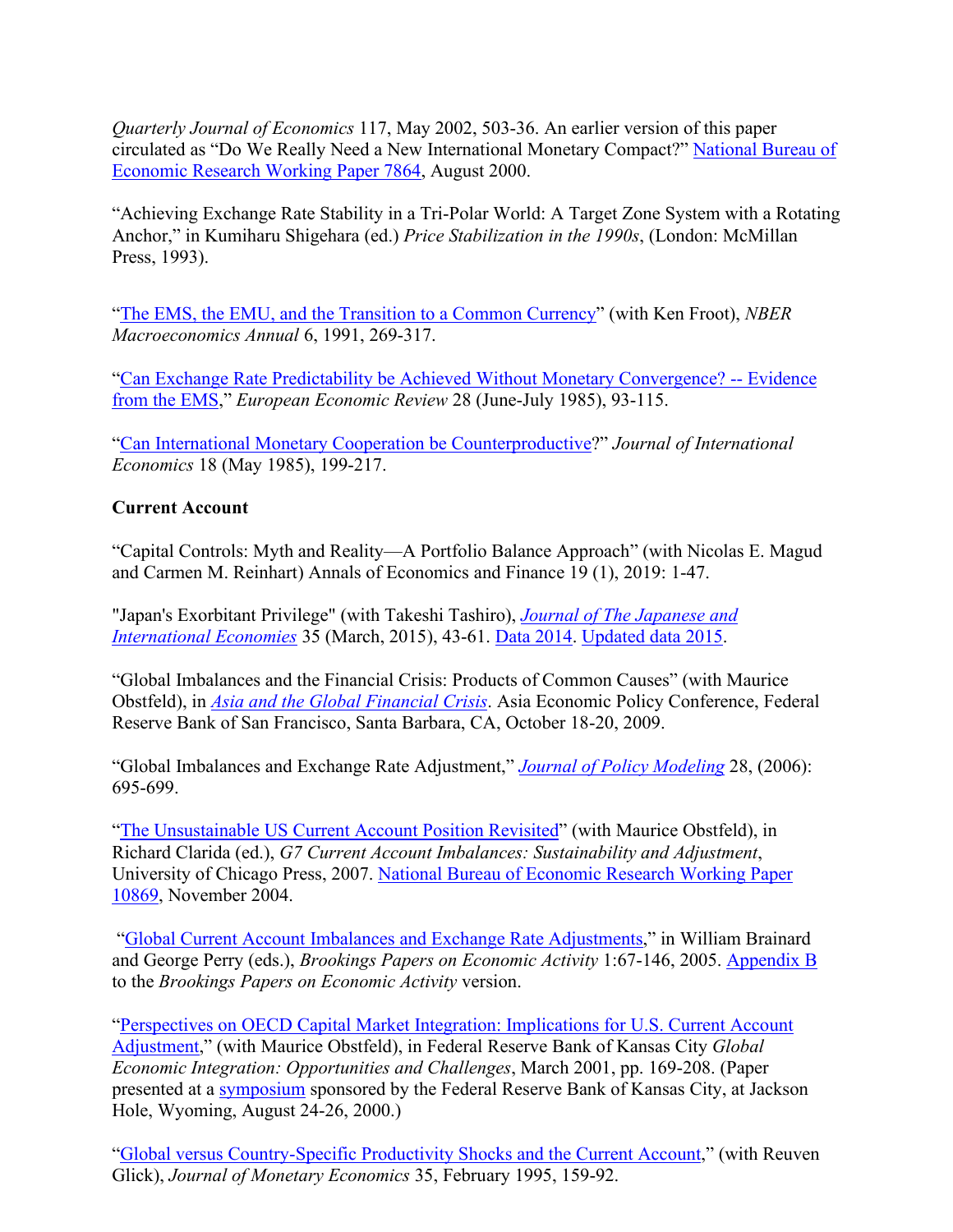"The Intertemporal Approach to the Current Account," (with Maurice Obstfeld), in *Handbook of International Economics vol. 3*, Gene Grossman and Kenneth Rogoff (eds.), (Amsterdam: Elsevier Science Publishers B.V., 1995): 1731-99. [NBER Working Paper 4893.](http://www.nber.org/papers/W4893)

#### **Monetary Policy and Central Bank Design**

Kenneth Rogoff. 2022. ["Rethinking](https://scholar.harvard.edu/rogoff/publications/rethinking-central-bank-design) Central Bank Design." in *Karl Brunner and Monetarism*, edited by Thomas Moser and Marcel Savioz. 2022. Cambridge: MIT Press, pp. 89-125. Based on [Inaugural](https://scholar.harvard.edu/files/rogoff/files/rogoff_brunner_lecture_v_october_2_2016.pdf) Karl Brunner Lecture

"COVID Cash," with Jessica Scazzero, *[Cato Journ](https://www.alt-m.org/2021/02/12/covid-cash-cmfa-working-paper-no-002/)al* 41(3), Cato Journal 41(3), Fall 2021.

["Revisiting Speculative Hyperinflations in Monetary Models.](https://scholar.harvard.edu/rogoff/publications/revisiting-speculative-hyperinflations-monetary-models-reply-cochrane)" with Maurice Obstfeld, *Review of Economic Dynamics* 40, pp. 1-11.

["The Case for Implementing Effective Negative Interest Rate Policy.](https://www.hoover.org/sites/default/files/chapter_2.pdf)" with Andrew Lilley, In John Cochrane and John Taylor (eds.) *Strategies for Monetary Policy*, (Stanford: Hoover Institution Press), April 2020.

["Risks to Central Bank Independence."](https://scholar.harvard.edu/rogoff/publications/risks-central-bank-independence) Pastén, Ernesto, and Ricardo Reis, ed. *Independence, Credibility and Communication of Central Banking, edited by Ernesto Pastén and Ricardo Reis. Santiago: Central Bank of Chile.* 2021.

["Digital Currencies and Stablecoins: Risks, Opportunities, and Challenges Ahead,](https://group30.org/images/uploads/publications/G30_Digital_Currencies.pdf)" with Darrell Duffie, Raghuram Rajan, Kenneth Rogoff and Hyun Song Shinn and the G30 Working Group on Digital Currencies. 2020.

["Is This the Beginning of the End of Central Bank Independence?," G](https://scholar.harvard.edu/rogoff/publications/beginning-end-central-bank-independence)30 OccasionalPaper. Rogoff, Kenneth. 2019.

"Dealing with Monetary Paralysis at the Zero Bound," *Journal of Economic Perspectives* 31 (Summer 2017): 47–66.

"Monetary Policy in a Low Interest Rate World," *[Journal of Policy Modeling,](http://dx.doi.org/10.1016/j.jpolmod.2017.05.014)* is [Volume 39,](https://www.sciencedirect.com/journal/journal-of-policy-modeling/vol/39/issue/4) [Issue 4,](https://www.sciencedirect.com/journal/journal-of-policy-modeling/vol/39/issue/4) July–August 2017, Pages 673-679 2017.

"Costs and Benefits to Phasing Out Paper Currency," in *[NBER Macroeconomics Annual 2014,](http://www.nber.org/chapters/c13431.pdf)*  volume 29, Jonathan Parker and Michael Woodford (eds.), University of Chicago Press, July 2015, pp. 445-456. [NBER Working Paper No. 20126,](http://www.nber.org/papers/w20126) May 2014.

["Shifting Mandates: The Federal Reserve's First Centennial"](http://scholar.harvard.edu/files/rogoff/files/shifting_mandates_aer.pdf) (with Carmen M. Reinhart), *American Economic Review* 103 (3): 48-54, May 2013. [Online Data.](https://www.aeaweb.org/aer/data/may2013/P2013_4410_data.zip)

["Impact of Globalization on Monetary Policy"](http://www.kc.frb.org/PUBLICAT/SYMPOS/2006/pdf/rogoff.paper.0829.pdf) in Federal Reserve Bank of Kansas City, *[The New](http://www.kansascityfed.org/publications/research/escp/escp-2006.cfm) [Economic Geography: Effects and Policy Implications](http://www.kansascityfed.org/publications/research/escp/escp-2006.cfm)*, 2007. (Revised version of paper presented at Kansas City Federal Reserve "Jackson Hole" conference August 24-26, 2006.)

["Globalization and Global Disinflation" i](http://www.kc.frb.org/Publicat/sympos/2003/pdf/Rogoff.0910.2003.pdf)n Federal Reserve Bank of Kansas City, *Monetary*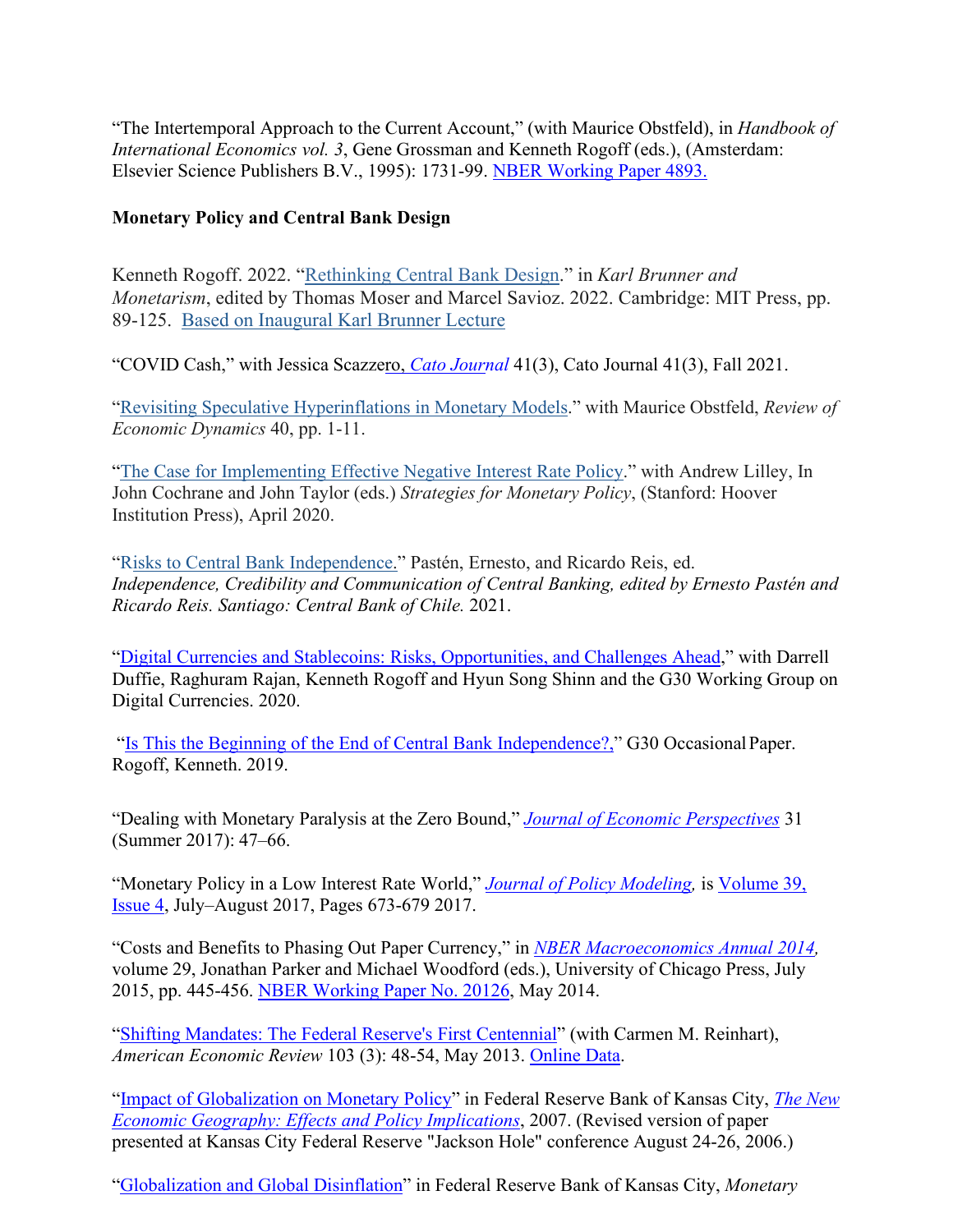*Policy and Uncertainty: Adapting to a Changing Economy*, 2004. (Paper presented at a [symposium](http://www.kansascityfed.org/publications/research/escp/escp-2003.cfm) sponsored by the Federal Reserve Bank of Kansas City, at Jackson Hole, WY, August 28-30, 2003.)

["Foreign and Underground Demand for Euro Notes: Blessing or Curse?"](http://scholar.harvard.edu/files/rogoff/files/ep_1998.pdf) *Economic Policy* 26,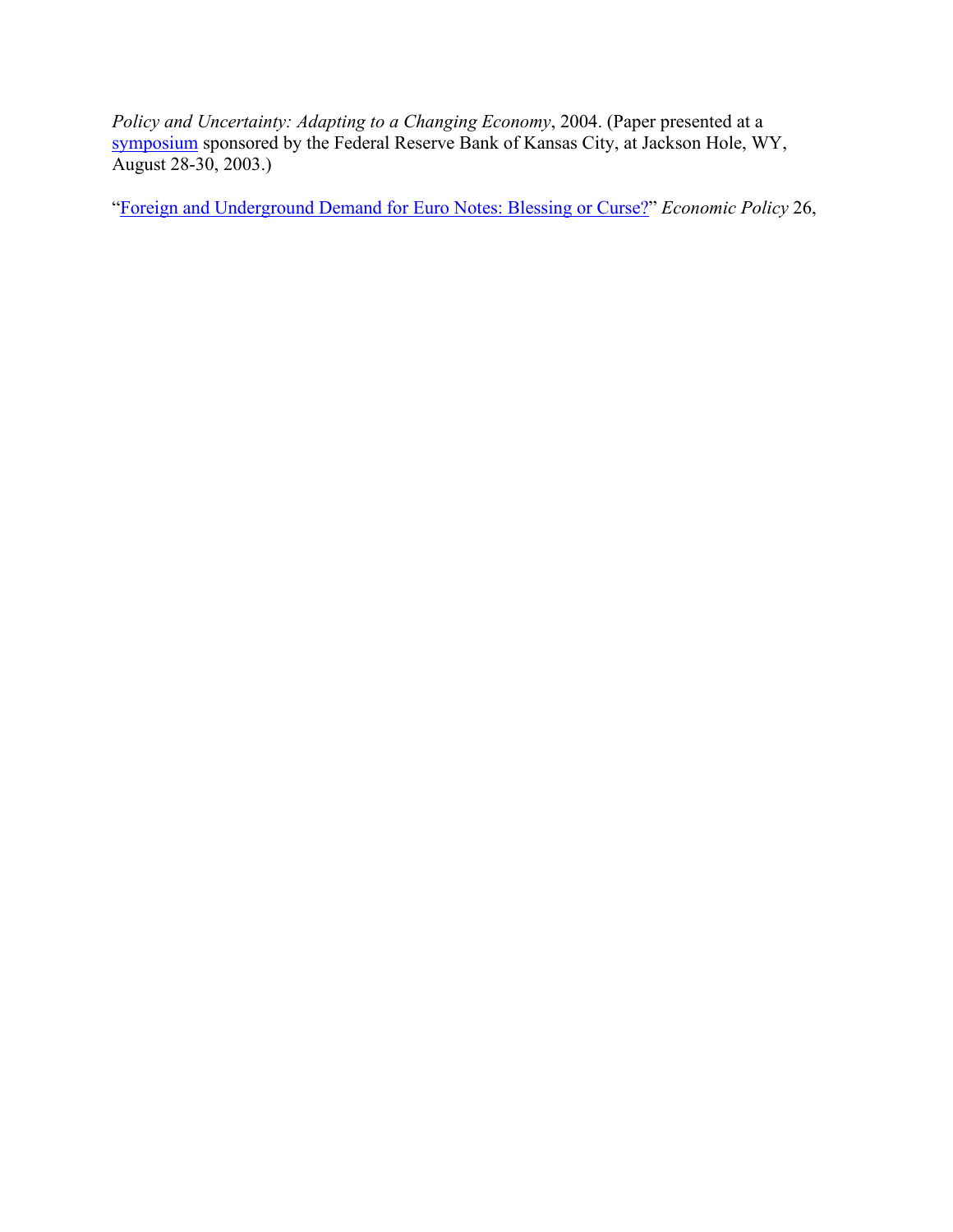April 1998, 263-303.

["Reputational Constraints on Monetary Policy,"](http://scholar.harvard.edu/files/rogoff/files/51_cr1987.pdf) in K. Brunner and A. Meltzer (eds.), *Carnegie-Rochester Conference Series on Public Policy* Vol. 26 (Spring 1987). (Supplement to the *Journal of Monetary Economics*), 141-181. **Revised and reprinted** as "Reputation, Coordination and Monetary Policy" in Robert J. Barro (ed.), *Modern Business Cycle Theory*  (Cambridge: Harvard University Press, 1989).

["Ruling Out Divergent Speculative Bubbles"](http://scholar.harvard.edu/files/rogoff/files/51_jme1986.pdf) (with Maurice Obstfeld), *Journal of Monetary Economics* 17 (May 1986), 349-362.

["The Optimal Degree of Commitment to an Intermediate Monetary Target,](http://scholar.harvard.edu/files/rogoff/files/51_qje85.pdf)" *Quarterly Journal of Economics* 100 (November 1985), 1169-1189. An earlier version appeared as [International](http://scholar.harvard.edu/files/rogoff/files/international_finance_disc_paper_230.pdf) [Finance Discussion Paper 230](http://scholar.harvard.edu/files/rogoff/files/international_finance_disc_paper_230.pdf) (September 1983). See also ["Social Institutions for Overcoming](http://scholar.harvard.edu/files/rogoff/files/social_institutions.pdf) Monetary Policy [Credibility](http://scholar.harvard.edu/files/rogoff/files/social_institutions.pdf) Problems." (Paper presented to the American EconomicAssociation Annual Meetings, New Orleans, December 1986).

["The Information Content of the Interest Rate and Optimal Monetary Policy"](http://scholar.harvard.edu/files/rogoff/files/51_qje83.pdf) (with Matthew Canzoneri and Dale Henderson), *Quarterly Journal of Economics* 98 (November 1983), 545- 566.

["Speculative Hyperinflations in Maximizing Models: Can We Rule Them Out?](http://scholar.harvard.edu/files/rogoff/files/51_jpe83.pdf)" (with Maurice Obstfeld), *Journal of Political Economy* 91 (August 1983), 675-687.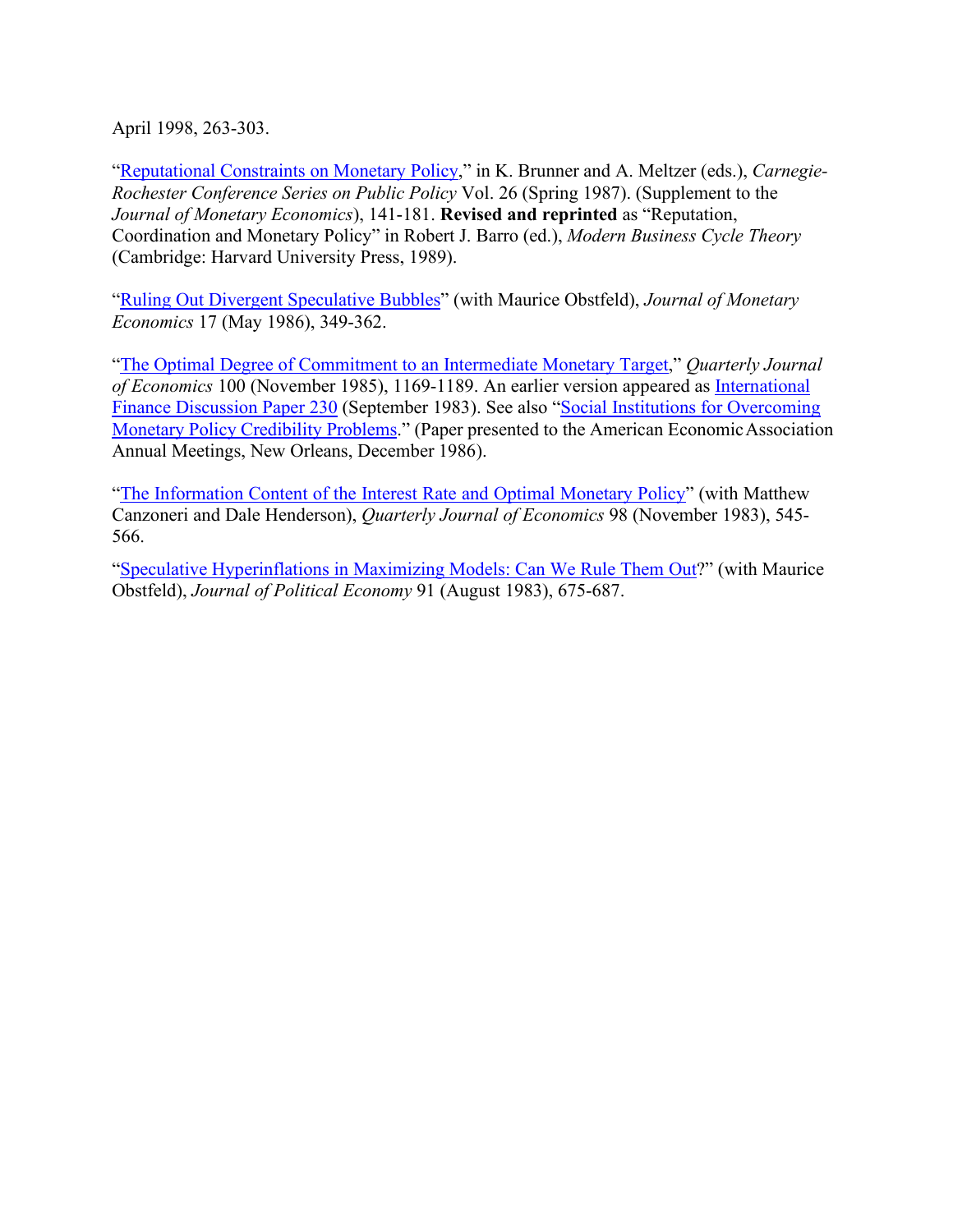#### **Political Budget Cycles**

["Equilibrium Political Budget Cycles,"](http://scholar.harvard.edu/files/rogoff/files/aer1990a.pdf) *American Economic Review* 80, March 1990, 21-36.

["Elections and Macroeconomic Policy Cycles"](http://scholar.harvard.edu/files/rogoff/files/elections_and_macroeconomic_policy_cycles.pdf) (with Anne Sibert), *The Review of Economic Studies* 55 (January 1988), 1-16.

#### **Development**

"Addicted to Dollars" (with Carmen Reinhart and Miguel Savastano), *[Annals of Economics and](http://www.aeconf.net/index.htm) [Finance](http://www.aeconf.net/index.htm)* 15(1): 1-50. Appeared earlier as [National Bureau of Economic Research Working Paper](http://papers.nber.org/papers/W10015) [10015,](http://papers.nber.org/papers/W10015) October 2003.

["Austerity and the IMF,"](http://scholar.harvard.edu/files/rogoff/files/sabot_2010_rogoff_final.pdf) [Fifth Annual Richard H. Sabot Lecture, W](http://www.cgdev.org/section/about/sabot)ashington: Center for Global Development, April 12, 2010.

["An Evaluation of World Bank Research, 1998-2005"](http://scholar.harvard.edu/files/rogoff/files/an_evaluation_of_world_bank_research_1998-2005.pdf) (with Abhijit Banerjee, Angus Deaton, and Nora Lustig), World Bank, September 2006.

["Exchange Rate Volatility and Productivity Growth: The Role of Financial Development"](http://scholar.harvard.edu/files/rogoff/files/exchange_rate_volatility_1.pdf) (with Philippe Aghion; Philippe Bacchetta, and Romain Ranciere), *Journal of Monetary Economics*  56:4 (May 2009), pp. 494-513. An earlier version appeared as [National Bureau of Economic](http://papers.nber.org/papers/W12117) [Research Working Paper 12117,](http://papers.nber.org/papers/W12117) May 2006

["Financial Globalization, A Reappraisal"](http://www.palgrave-journals.com/imfsp/journal/v56/n1/index.html) (with M. Ayhan Kose, Eswar Prasad, and Shang-Jin Wei), International Monetary Fund Staff Papers Vol. 56, issue 1 (April 2009): 8-62. (Also available as revised version of [International Monetary Fund, Working Paper WP/06/189,](http://www.imf.org/external/pubs/ft/wp/2006/wp06189.pdf) December 2006; and [NBER Working Paper No. 12484,](http://www.nber.org/papers/w12484) August 2006.)

["Some Speculation on Growth and Poverty over the Twenty-First Century,](http://scholar.harvard.edu/files/rogoff/files/btf2004_0.pdf)" in Sue Collins and Carol Graham, editors, *Globalization, Growth and Poverty*, *[The Brookings Trade Forum](http://muse.jhu.edu.ezp1.harvard.edu/journals/btf/)* (2004): 305-311.

" [Financial Globalization, Growth and Volatility In Developing Countries"](http://www.palgrave-journals.com/imfsp/journal/v56/n1/index.html) (with Eswar Prasad, Ayhan Kose and Shang-Jin Wei), [National Bureau of Economic Research Working Paper 10942](http://papers.nber.org/papers/w10942) (December 2004), in Ann Harrison (ed.) *Globalization and Poverty*, University of Chicago Press, 2006.

"Extending the Limits of Global Financial Integration," *[Journal of Policy Modeling](http://www.sciencedirect.com/science/article/pii/S0161893804000547)* 26(4), June 2004, 519-523.

[The Effects of Financial Globalization on Developing Countries: Some Empirical Evidence](http://scholar.harvard.edu/files/rogoff/files/imf_op220.pdf) (with Eswar Prasad, Shang-Jin Wei and Ayhan Kose), International Monetary Fund Occasional Paper 220, 2003. [PowerPoint presentation](http://scholar.harvard.edu/files/rogoff/files/03_08_04_Financial_Globalization.ppt)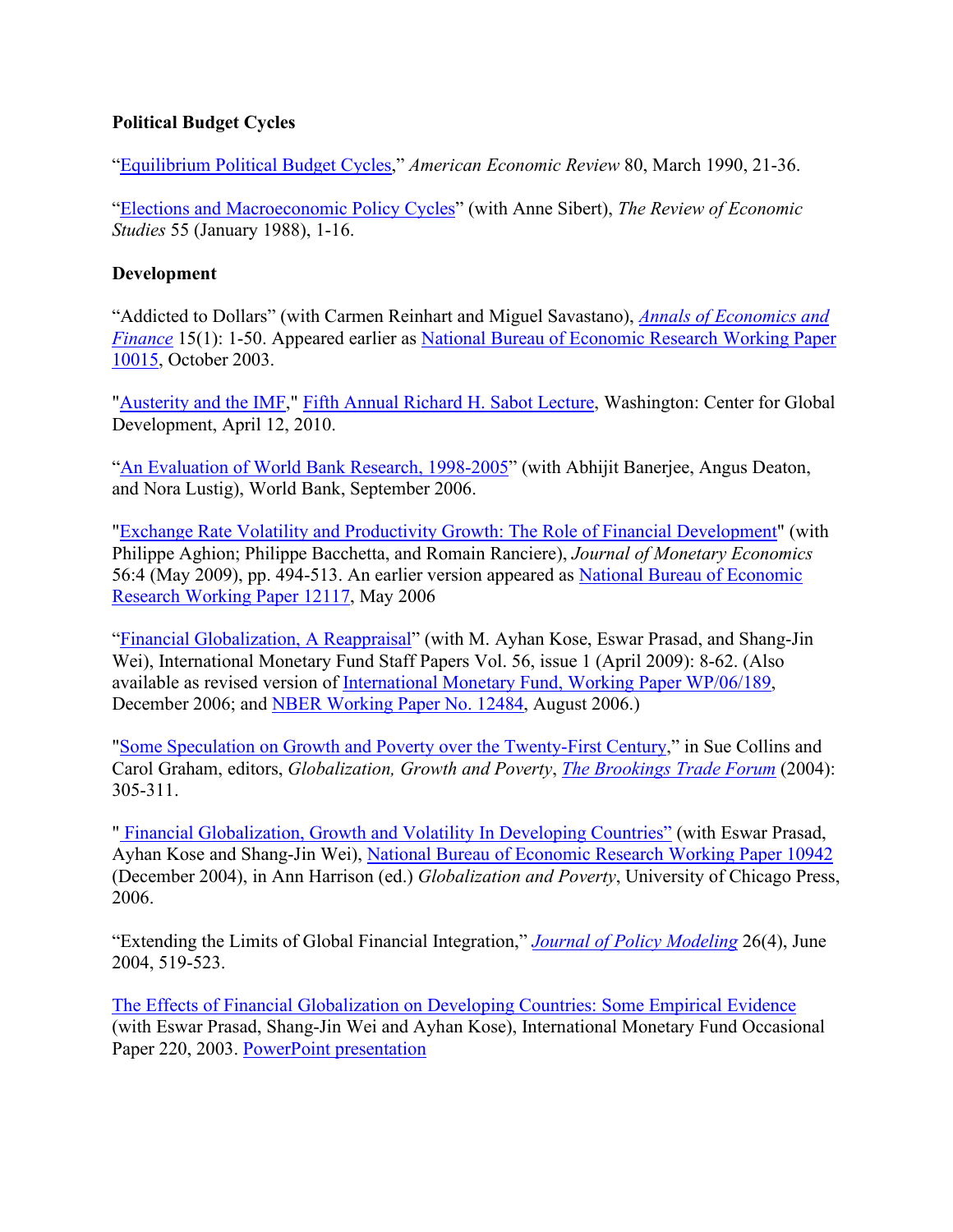["FDI to Africa: The Role of Price Stability and Currency Instability,"](http://www.imf.org/external/pubs/ft/wp/2003/fdi_to_africa.pdf) (with Carmen M. Reinhart), in Boris Pleskovic and Nicholas Stern (eds.), *Annual World Bank Conference on Development Economics 2002: The New Reform Agenda*, (Washington, DC: World Bank/Oxford University Press), 247-82.

#### **General**

"Has China's Housing Production Peaked?" (with Yuanchen Yang), *[China and the World](https://scholar.harvard.edu/rogoff/publications/peak-china-housing) [Economy,](https://scholar.harvard.edu/rogoff/publications/peak-china-housing)* 2021, 29(1), 1-31. Earlier version ["Peak China Housing"](https://scholar.harvard.edu/rogoff/publications/peak-china-housing). [NBER working paper 27697](https://scholar.harvard.edu/files/rogoff/files/nber_27697_peak_china_housing_1.pdf)

["Three Challenges Facing Modern Macroeconomics,"](http://www.nsf.gov/sbe/sbe_2020/submission_detail.cfm?upld_id=52) AEA Grand Challenge White Papers for Future Research, American Economic Association, 2010.

"Secular Stagnation, Debt Overhang and Other Rationales for Sluggish Growth, Six Years On" (with Stephanie Lo), [BIS Working Paper 482,](http://www.bis.org/publ/work482.htm) January 2015.

"The Real Cost of Food: Can Taxes and Subsidies Improve Public Health" (with Dariush Mozaffarian and David S Ludwig), *[Journal of the American Medical Association](http://jama.jamanetwork.com.ezp-prod1.hul.harvard.edu/article.aspx?articleid=1900518)* 312, no. 9: 889-890.

"Demand Effects and Speculation in Oil Markets: Theory and Evidence" (with Eyal Dvir), *[Journal of International Money and Finance](http://www.sciencedirect.com/science/journal/02615606/42)*, 42 (2014), 113-128. [Data and programs.](http://scholar.harvard.edu/files/rogoff/files/dvir_rogoff_data_and_programs.pdf)

["Paul Samuelson's Contributions to Economics,](http://scholar.harvard.edu/files/rogoff/files/samuelson.pdf)" in Michael Szenberg, Lall Ramrattan and Aron Gottesman, editors, *Samuelsonian Economics and the Twenty-First Century*, Oxford University Press, 2006 (with minor revisions).

["The Six Major Puzzles in International Macroeconomics: Is there a Common Cause?"](http://scholar.harvard.edu/files/rogoff/files/nber2000.pdf) (with Maurice Obstfeld), in Ben Bernanke and Kenneth Rogoff (eds.), *NBER Macroeconomics Annual 2000* (Cambridge: MIT Press). 339-390. [Also NBER Working Paper 7777, July 2000.](http://papers.nber.org/papers/W7777)

"Strategic Perspectives on Economic Policy," in Andrew Stevenson and David Vines (eds.), *Information, Strategic Behavior and Economic Policy*, (London: Basil Blackwell, 1991).

["Exchange Rate Dynamics with Sluggish Prices under Alternative Price-Adjustment Rules"](http://scholar.harvard.edu/files/rogoff/files/exchange_rate_dynamics_with_sluggish_prices.pdf) (with Maurice Obstfeld), *International Economic Review* 25 (February 1984), 159-174.

["Time-Series Studies of the Relationship Between Exchange Rates and Intervention: A Review](http://scholar.harvard.edu/files/rogoff/files/frb1983.pdf) [of the Techniques and Literature,"](http://scholar.harvard.edu/files/rogoff/files/frb1983.pdf) *Federal Reserve Staff Studies* No. 132 (September 1983).

["Negative Net Foreign Asset Positions and Stability in a World Portfolio Balance Model"](http://scholar.harvard.edu/files/rogoff/files/jie1982.pdf) (with Dale Henderson), *Journal of International Economics* 13 (August 1982), 85-104.

["The Consistent Application of Boundary Conditions in Rational Expectations Models"](http://scholar.harvard.edu/files/rogoff/files/el1979.pdf) (with Matthew Canzoneri), *Economic Letters* 4 (December 1979).

## **WORKING PAPERS**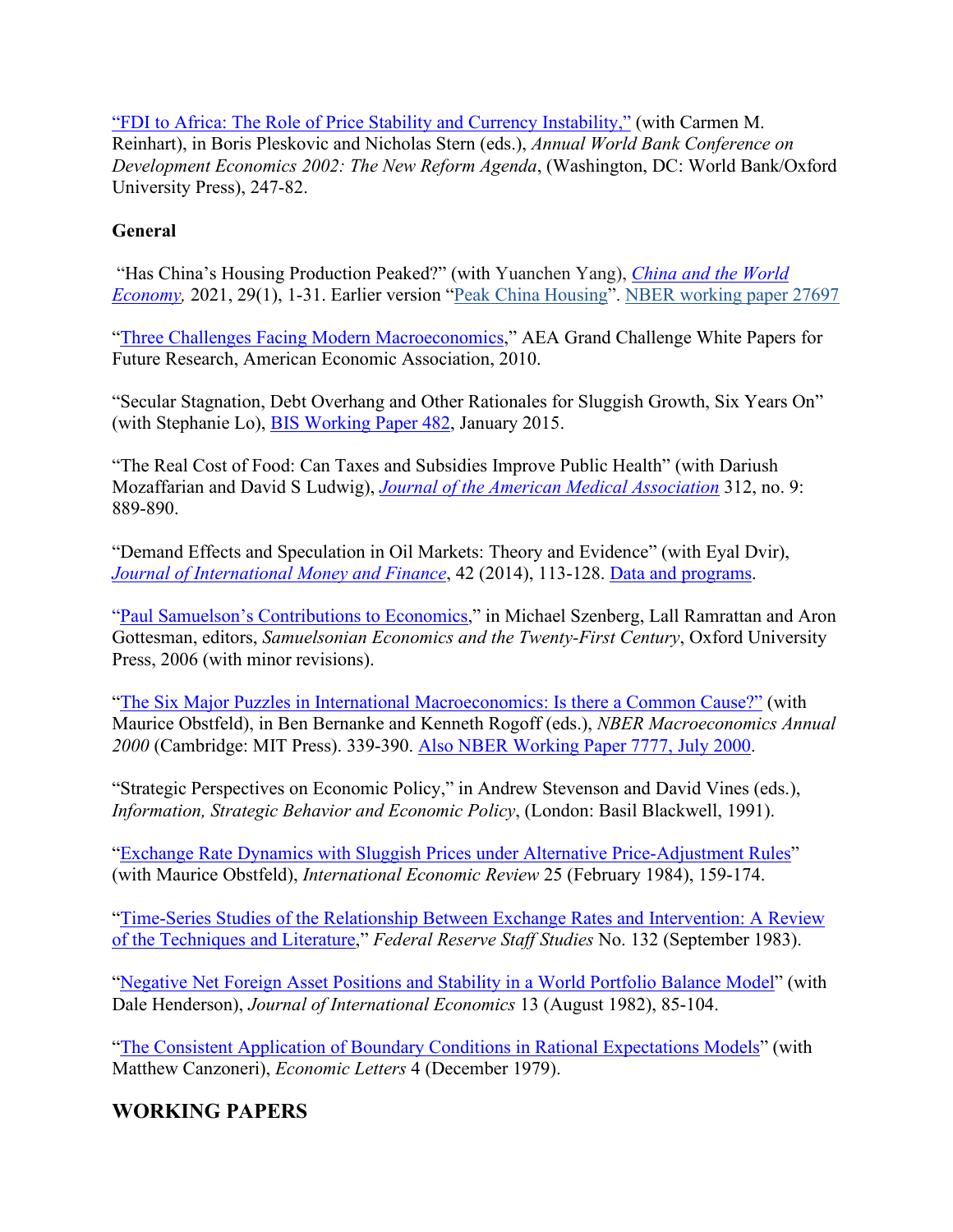"Redeemable Platform Currencies" (with Yang You), [NBER Working Paper 26464,](https://www.nber.org/papers/w26464) July 2020. Revise and resubmit, *Review of Economic Studies*.

"Three Epochs of Oil" (with Eyal Dvir), [NBER Working Paper 14927, A](http://www.nber.org/papers/w14927)pril 2009. [Later](http://scholar.harvard.edu/files/rogoff/files/three_epochs_of_oil.pdf) [version, A](http://scholar.harvard.edu/files/rogoff/files/three_epochs_of_oil.pdf)ugust 2010.

"The Continuing Puzzle of Short-Horizon Exchange Rate Forecasting" (with Vania Stavrakeva), [NBER Working Paper 14071](http://www.nber.org/papers/w14071) June 2008; [later version,](http://scholar.harvard.edu/files/rogoff/files/exchange_rate_forecasting.pdf) July 2008.

## **BOOK REVIEWS**

[Deaths of Despair](https://scholar.harvard.edu/rogoff/publications/review-deaths-despair-anne-case-and-angus-deaton) (By Anne Case and Angus Deaton) *[Finance and Development](https://www.imf.org/external/pubs/ft/fandd/2020/06/book-review-deaths-of-despair-and-the-future-of-capitalism.htm)*, June 2020.

[Austerity: When It Works and When It Doesn't.](https://scholar.harvard.edu/rogoff/publications/austerity-chronicles-review-alberto-alesina-carlo-favero-and-francesco-giavazzi) (By Alberto Alesina, Carlo Favero, and Francesco Giavazzi) *[Project Syndicate](https://www.project-syndicate.org/commentary/federal-reserve-modern-monetary-theory-dangers-by-kenneth-rogoff-2019-03)*, April 5, 2019. *[The International Economy](https://scholar.harvard.edu/files/rogoff/files/austerity_review_international_economy_magazine_spring_2019.pdf)*, Spring 2019.

[Crashed: How a Decade of Financial Crises Changed the World](https://scholar.harvard.edu/rogoff/publications/%E2%80%9Ccrash-time%E2%80%9D-project-syndicatehandelsblattel-pais) (by Adam Tooze*). Project Syndicate,* September 7, 2018.

[The Shifts and the Shocks: What We've Learned](http://www.prospectmagazine.co.uk/features/how-to-prevent-martin-wolf-shifts-shocks-review-the-next-financial-crisis)—And Have Still to Learn—from the Financial [Crisis](http://www.prospectmagazine.co.uk/features/how-to-prevent-martin-wolf-shifts-shocks-review-the-next-financial-crisis) (by Martin Wolf), *Prospect Magazine*, September 2014.

[The Age of Diminished Expectations: U.S. Economic Policy in the 1990s](http://scholar.harvard.edu/files/rogoff/files/51_jel1991_br.pdf) (by Paul Krugman), *Journal of Economic Literature* 29 (December 1991), 1753-55.

[Exchange Rate Determination](http://scholar.harvard.edu/files/rogoff/files/51_jie1984.pdf) (by Anne O. Krueger), *Journal of International Economics* 17 (August 1984), 187-188.

[Rational Expectations](http://scholar.harvard.edu/files/rogoff/files/51_jmcb1985.pdf) (by Steven M. Sheffrin), *Journal of Money, Credit and Banking* 17 (November 1985, part 1), 545-546.

## **COMMENTS AND NOTES**

[Response to Jeffrey Rogers Hummel,](https://econjwatch.org/articles/response-to-jeffrey-rogers-hummel-s-review-of-the-curse-of-cash) "The War on Cash: A Review of Kenneth Rogoff's *The Curse of Cash*," in *Econ Journal Watch* (May 2017) 14(2): 164-173.

[Comment on Paul Krugman,](http://scholar.harvard.edu/files/rogoff/files/51_bpea1998.pdf) "It's Baaack: Japan's Slump and the Return of the Liquidity Trap," *Brookings Papers on Economic Activity* 2, Fall 1998, 194-199.

Comment on "Cross-Border Emerging Market Lending," by Peter Aerni and George Jung, in Richard Levich (ed.), *Emerging Market Capital Flows*, (Boston: Kluwer Academic Publishers, 1998).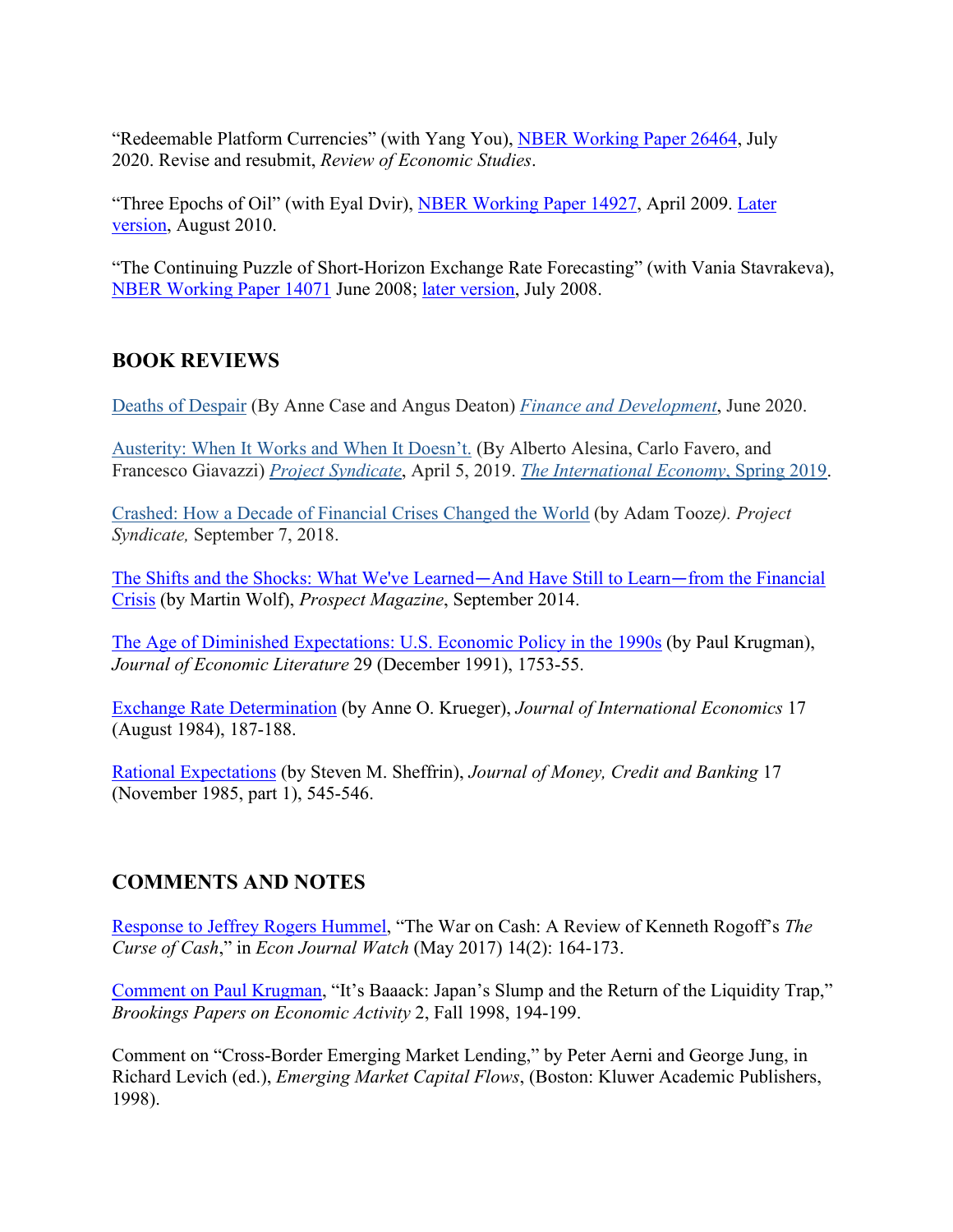"Monetary Policy Coordination and Convergence," in Peter Newman, Murray Milgate and John Eatwell (eds.) *The New Palgrave Dictionary of Money and Finance,* (London: Stockton Press, 1992).

"Third World Debt," in David Henderson (ed.), *Fortune Encyclopedia of Economics,* (New York: Warner Books, 1993).

[Comment on L.E.O. Svensson,](http://scholar.harvard.edu/files/rogoff/files/51_eer1993.pdf) "Assessing Target Zone Credibility: Mean Reversion and Devaluation Expectations in the ERM, 1979-1992," *European Economic Review* 37 (May 1993).

Comment on Peter Isard, "Fiscal Conditions and Internationalization: Implications for Monetary Policies and Financial Conditions," in Peter Hooper et al. (eds.), *Financial Sectors in Open Economies: Empirical Analysis and Policy Issues*, (Washington: Board of Governors of the Federal Reserve System, 1990).

Comment on Constantijn Claessens and Ishac Diwan, "Market-Based Debt Reduction," in Ishrat Husain and Ishac Diwan (eds.), *Dealing with the Debt Crisis,* (Washington: World Bank, 1989).

Comment on Alberto Alesina, "Macroeconomics and Politics," in Stanley Fischer (ed.), *NBER Macroeconomics Annual 1998*, (Cambridge, MA: MIT Press), 52-56.

Comment on D. Backus, M. Devereux and D. Purvis, "A Positive Theory of Fiscal Policy in Open Economies," in Jacob Frenkel (ed.), *International Aspects of Fiscal Policies*, (University of Chicago Press and NBER, 1988).

[Comment on Edward C. Prescott,](http://scholar.harvard.edu/files/rogoff/files/51_cr1986.pdf) "Theory Ahead of Business Cycle Measurement," in K. Brunner and A. Meltzer (eds.), *Carnegie Rochester Conference Series on Public Policy*, Vol. 25 (Fall 1986).

Comment on Gilles Oudiz and Jeffrey Sachs, "International Policy Coordination in Dynamic Macroeconomic Models," in W.H. Buiter and R.C. Marston (eds.), *International Coordination of Economic Policy*, (NBER and Center for Economic Policy Research, 1985).

Comment on Jose Saul Lizondo, "Interest Differential and Covered Arbitrage," in Rudiger Dornbusch and Maurice Obstfeld (eds.), *Financial Problems and the World Capital Market: The Problem of Latin American Countries*, (NBER and University of Chicago Press, 1983).

## **HONORIFIC PUBLIC LECTURES**

[The Theodore and Rita Combs Lecture,](https://al.nd.edu/news/events/2019/10/28/macro-seminar-combs-lecture-ken-rogoff/) University of Notre Dame, October 28, 2019 Juli Plant Grainger Seminar, University of Wisconsin, September 18, 2019 [G30 Lecture, A](https://www.youtube.com/watch?v=AA5NSgGAv50)pril 10, 2019 [\(Text\)](https://scholar.harvard.edu/files/rogoff/files/g30_centralbankindependence.pdf) Joseph L. Lucia Memorial Lecture, Villanova University, October 25, 2018 [The 2018 American Enterprise Lecture, F](http://www.furman.edu/academics/economics/Events/Pages/AmericanEnterpriseLecture.aspx)urman University, March 22, 2018 [National Economists Club Ambassador's Lecture, J](https://www.national-economists.org/nec-events/)uly 11, 2017 [Sanjaya Lall Lectures,](https://www.economics.ox.ac.uk/General-News/sanjaya-lall-public-lecture-2017) Oxford University, May 2017 [Inaugural Karl Brunner Distinguished Lecture,](http://www.snb.ch/en/ifor/research/researchtv/id/research_tv_archiv) Swiss National Bank, September 2016 [Munich Lectures in Economics,](https://www.cesifo-group.de/ifoHome/events/lectures/Munich-Lectures-in-Economics.html) CES Ifo Group Munich, November 2014